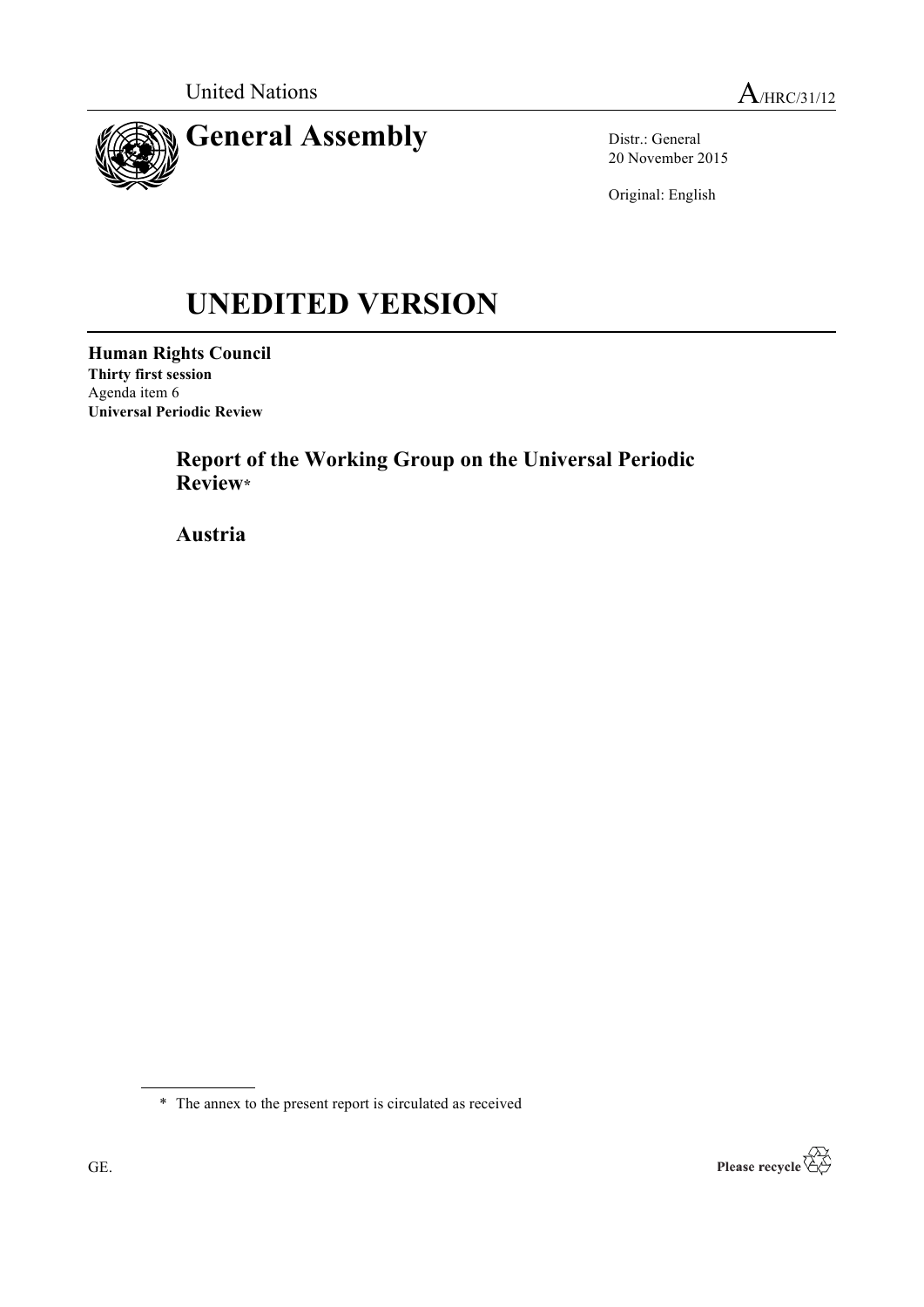### **A/HRC/31/12**

# Contents

|       |    | Paragraphs | Page          |
|-------|----|------------|---------------|
|       |    | $1 - 4$    | 3             |
|       |    | $5 - 137$  | $\mathcal{E}$ |
|       | A. | $5 - 20$   | $\mathcal{E}$ |
|       | B. | $21 - 137$ | 5             |
| H.    |    | 139-142    | 14            |
| Annex |    |            |               |
|       |    |            | 28            |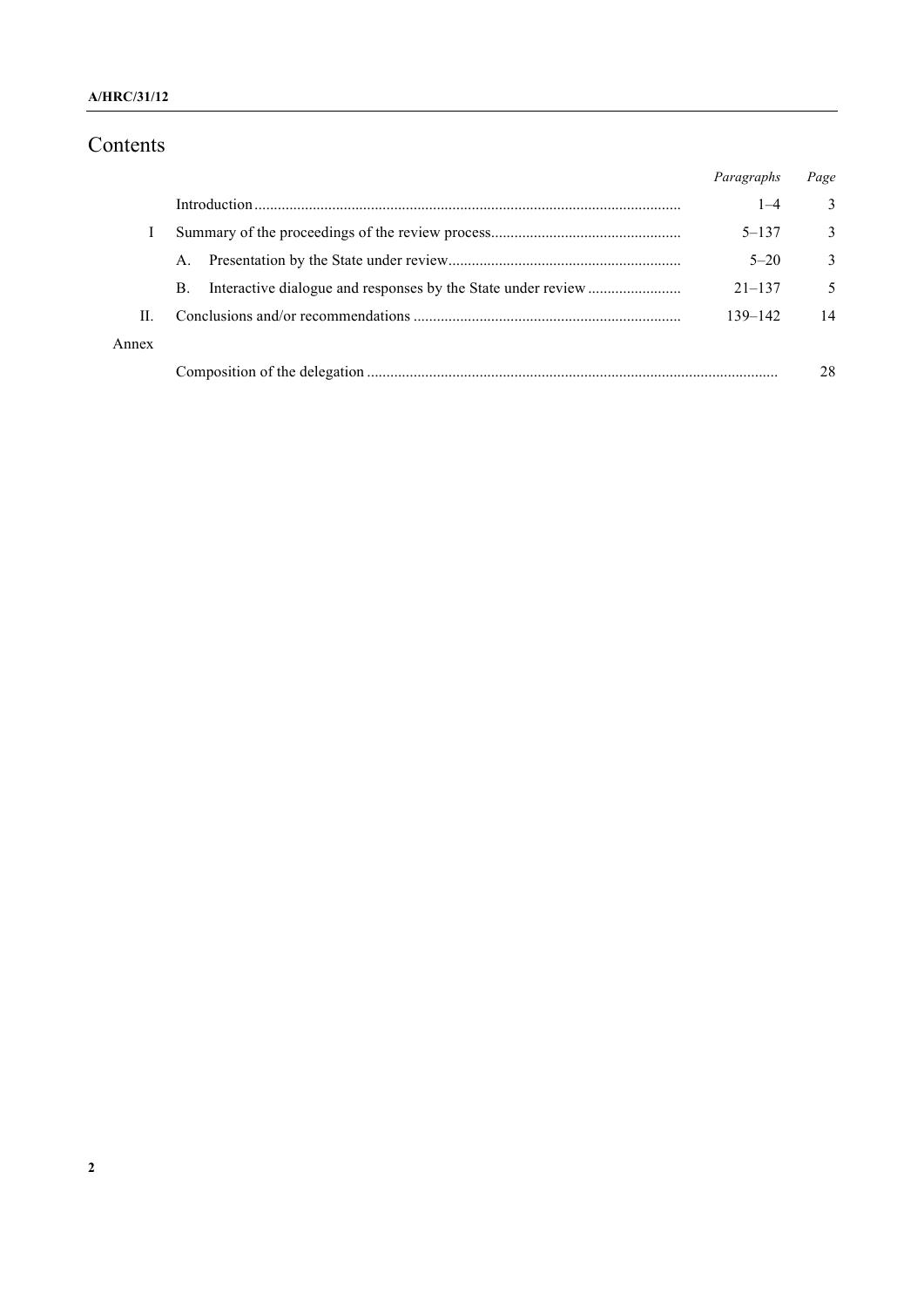# **Introduction**

1. The Working Group on the Universal Periodic Review (UPR), established in accordance with Human Rights Council resolution 5/1 of 18 June 2007, held its twentythird session from 2 to 13 November 2015. The review of Austria was held at the  $11<sup>th</sup>$ meeting on 9 November 2015. The delegation of Austria was headed by the Federal Minister of Justice, Mr. Wolfgang Brandstetter. At its  $17<sup>th</sup>$  meeting held on 12 November 2015, the Working Group adopted the report on Austria.

2. On 13 January 2015, the Human Rights Council selected the following group of rapporteurs (troika) to facilitate the review of Austria: Albania, Cuba and the Republic of Korea.

3. In accordance with paragraph 15 of the annex to resolution 5/1 and paragraph 5 of the annex to resolution 16/21, the following documents were issued for the review of Austria:

(a) A national report submitted/written presentation made in accordance with paragraph 15 (a) (A/HRC/WG.6/23/AUT/1);

A compilation prepared by the Office of the United Nations High Commissioner for Human Rights (OHCHR) in accordance with paragraph 15 (b) (A/HRC/WG.6/23/AUT/2);

(c) A summary prepared by OHCHR in accordance with paragraph 15 (c) (A/HRC/WG.6/23/AUT/3).

4. A list of questions prepared in advance by Belgium, the Czech Republic, Mexico, the Netherlands, Norway, Sweden, Slovenia, Spain and the United Kingdom of Great Britain and Northern Ireland was transmitted to Austria through the troika. These questions are available on the extranet of the UPR.

## **I. Summary of the proceedings of the review process**

#### **A. Presentation by the State under review**

5. The delegation reaffirmed that the protection of human rights remained a core priority of the Government. Austria had a long-standing record of active engagement to protect human rights at the national level as well as to advance the international and regional human rights systems.

6. Austria had been continuously working on the follow up of its first universal periodic review. The Government had submitted a mid-term report on the status of the implementation of the recommendations of the first review in 2013. A steering group was established to maintain continuous dialogue between civil society and the Federal Government during the follow up of the first review. The established dialogue had been intertwined and intensified during the preparation of the Austrian National Action Plan on Human Rights. The critical voice of representatives of civil society had been playing an important role to meet challenges in the process of realization of human rights. The Government benefited from its close interaction with all relevant stakeholders.

7. The delegation stated that one of the greatest challenges remained the massive influx and transit of refugees from Syria and other regions. The number of applications for asylum in Austria would triple in 2015 in comparison with 2014. The delegation highlighted a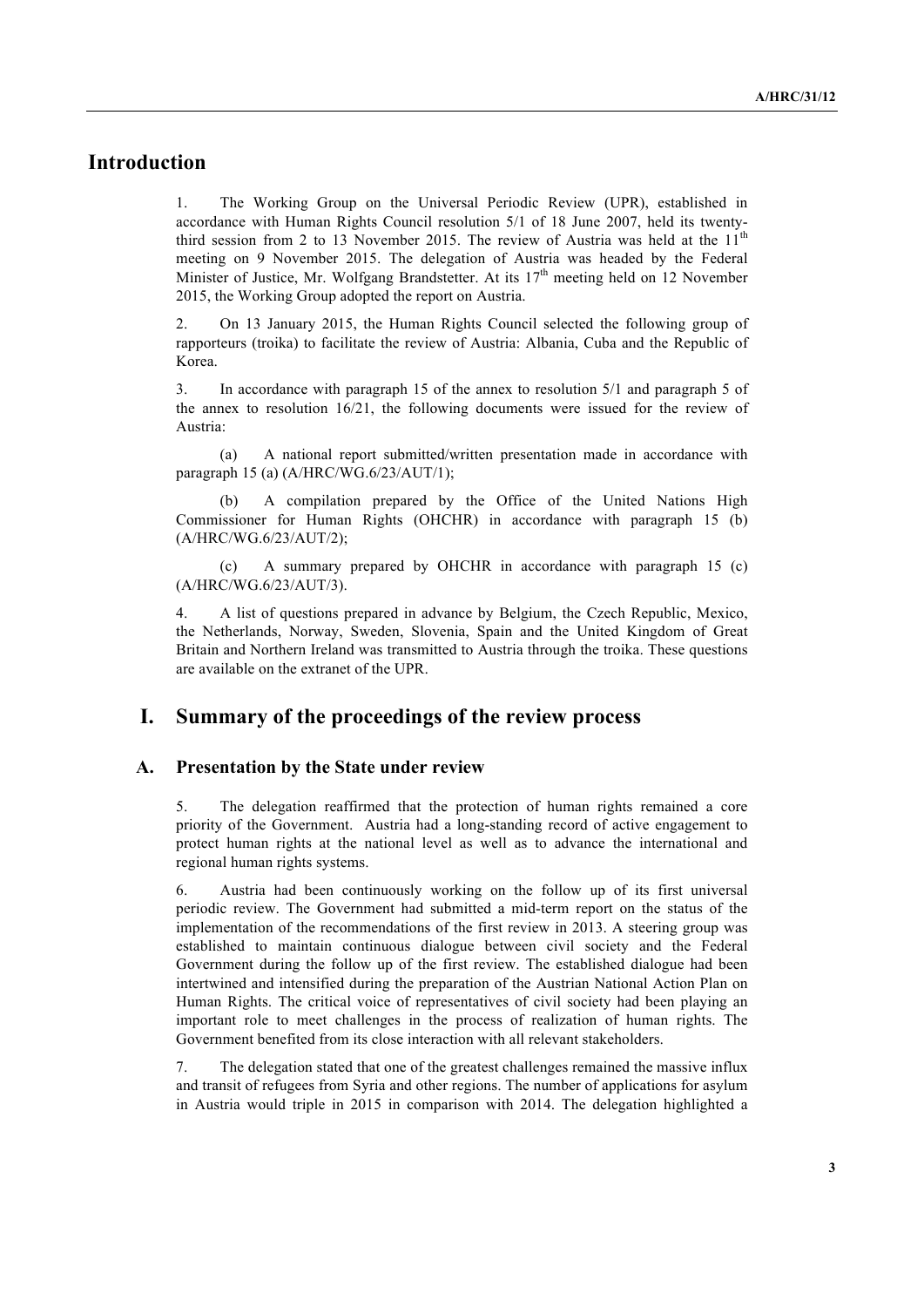number of measures that had been taken by the Government with the assistance of aid organizations and civil society representatives to address the challenge.

8. Furthermore, the delegation reported on measures taken to ensure successful integration of a large number of asylum seekers and refugees, including by combatting racial discrimination, xenophobia and related intolerance. The Government recognised that racist prejudices and attitudes existed in parts of society and that additional measures were necessary in order to address this phenomenon. The 2010 National Action Plan for Integration remained an important instrument to combat discrimination and prejudices. Several projects had been successfully carried out in the framework of the action plan.

9. While noting the importance of comprehensive statistical data in combatting racial discrimination, xenophobia and intolerance, the Government recognised shortcomings with regard to the availability of concise statistical data, particularly disaggregated data. Working groups had been set up to find practical solutions on how to improve the data collection system. This issue would be also addressed in the Austrian National Action Plan on Human Rights, which had been developed as a result of the first universal periodic review of Austria and recommendations of other human rights bodies to Austria.

10. The 2015 amendments to the Criminal Code strengthened the protection against hate speech, which prohibits public incitement to violence based on race, colour, language, religion, nationality, decent, gender, disabilities, age or sexual orientation and stipulating punishment of such offences for up to two years imprisonment. With the reform for example, public incitement to hatred through media and Internet would also be punishable by imprisonment for maximum three years. Moreover, the establishment of and/or participation in organisations or groups whose purpose was to incite to racism, racial hatred or racial discrimination became a criminal offence. Thus, the criminal law – recognising racist motivation as an aggravating circumstance for a long time - had been strengthened to address effectively hate crimes and hate speech.

11. The amendments to the Juvenile Court Act, entering into force in 2016, were introduced with the aim to ensure that detention would be used as a last resort for juvenile offenders. Several measures had been envisaged to achieve the set objective.

12. A working group had been established to make an assessment of the state of detention of persons who, because of their state of health, cannot be held accountable or only partly accountable for their actions, and to identify problematic areas. The working group had made a large number of proposals on organisational, legislative and technical matters. The delegation concluded that the current reorganisation of this form of detention constituted the greatest reform in the area of enforcing measures involving deprivation of liberty in the last 40 years.

13. The administrative court system had been fundamentally reorganized in 2014 inter alia to meet all of the standards of the European Convention of Human Rights. The mandate of the Austrian Ombudsman Board had been extended so it could fulfil the function of a national preventive mechanism in line with the OP-CAT.

14. The delegation reiterated that the independence of the Austrian Ombudsman Board was vested in constitutional law. The members of the Board could not be removed or dismissed during a six year term. The members of the Austrian Ombudsman Board were accountable to Parliament. The Ombudsman Board had been secured its own budget.

15. The delegation expressed its gratitude for advanced questions and provided responses to them. Regarding questions on independent investigations into alleged abuses by law-enforcement officials, the delegation explained that the procedure for investigating such allegations were regulated by criminal laws and by decrees issued by the Ministry of Justice and by the Ministry of Interior.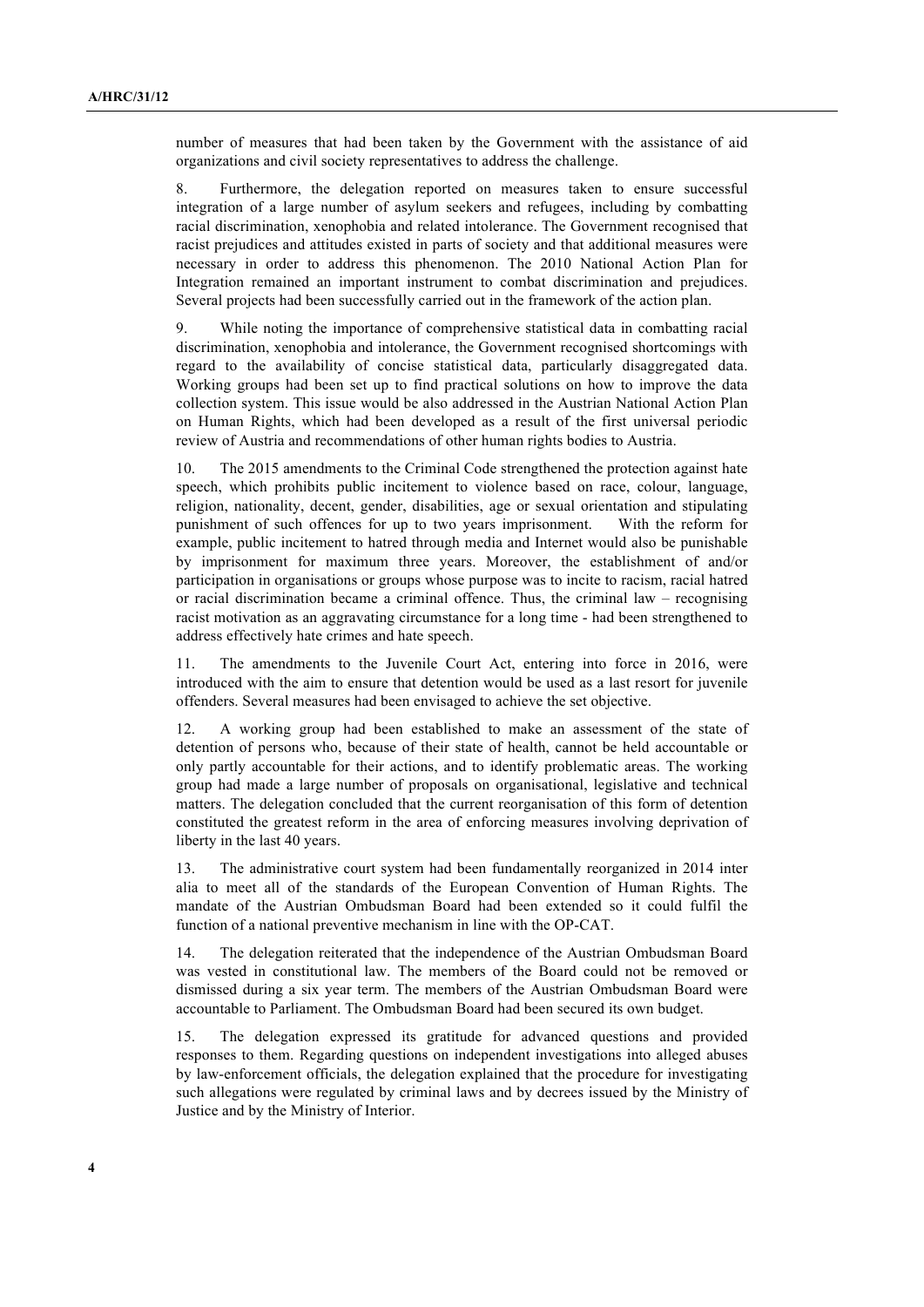16. As to the anti-discrimination legislation, the delegation stated that existing legislation provided tools for the authorities and courts to combat acts of discrimination. At the same time, a process of a comprehensive evaluation of equal-treatment legislation had been launched to address remaining questions.

17. The registered partnership for same sex relationships was put in place. At the same time, measures had been taken to identify remaining differences and unequal treatments of same- sex relationships in order to address them.

18. The rights of women and gender equality remained a priority of the Government for many years. The Government was committed to achieve further progress in ensuring equal rights of women in all areas of life. The Government had implemented gender mainstreaming and gender budgeting in the federal administration. Despite existing legislation and continuous efforts, the Government had not been able yet to close the pay gap between men and women as the problem required more measures in addition to the legislative ones.

19. Regarding national minorities, the delegation explained that the disputes on bilingual topographical signs and on the use of the Slovenian language as official language in Carinthian municipalities were settled based on consensus reached between political actors and organizations of the Slovenian ethnic group.

20. In respect of the human rights education, the delegation stated that human rights education had been part of the history and citizenship education subject as well as in general education and vocational training. Human rights education had been also incorporated in the training of the teachers at university level as well as in the in-service training of the teachers.

#### **B. Interactive dialogue and responses by the State under review**

21. During the interactive dialogue, 98 delegations made statements. Recommendations made during the dialogue are to be found in section II of the present report.

22. The Sudan commended the adoption of new laws and policies in the area of the rights of the child and of gender equality in the employment market.

23. Sweden commended the measures taken to meet the unprecedented increase in migration, but observed the need for improvements regarding the situation of asylumseekers.

24. Switzerland noted with satisfaction that measures were taken to implement those recommendations accepted by Austria during the first cycle of the universal periodic review.

25. Tajikistan noted measures taken by Austria to strengthen its human rights institutions as well as cooperation and dialogue of Austria with all stakeholders to promote and protect human rights.

26. Thailand noted with appreciation the ratification of ICPPED and OP-CAT. It expressed concern about discrimination against women in labour market and at incidents of xenophobic violence and racial discrimination.

27. The former Yugoslav Republic of Macedonia inquired about measures to address the dropout rates from schools of children belonging to the Roma and other ethnic groups and to improve the large number of anti-discrimination institutions.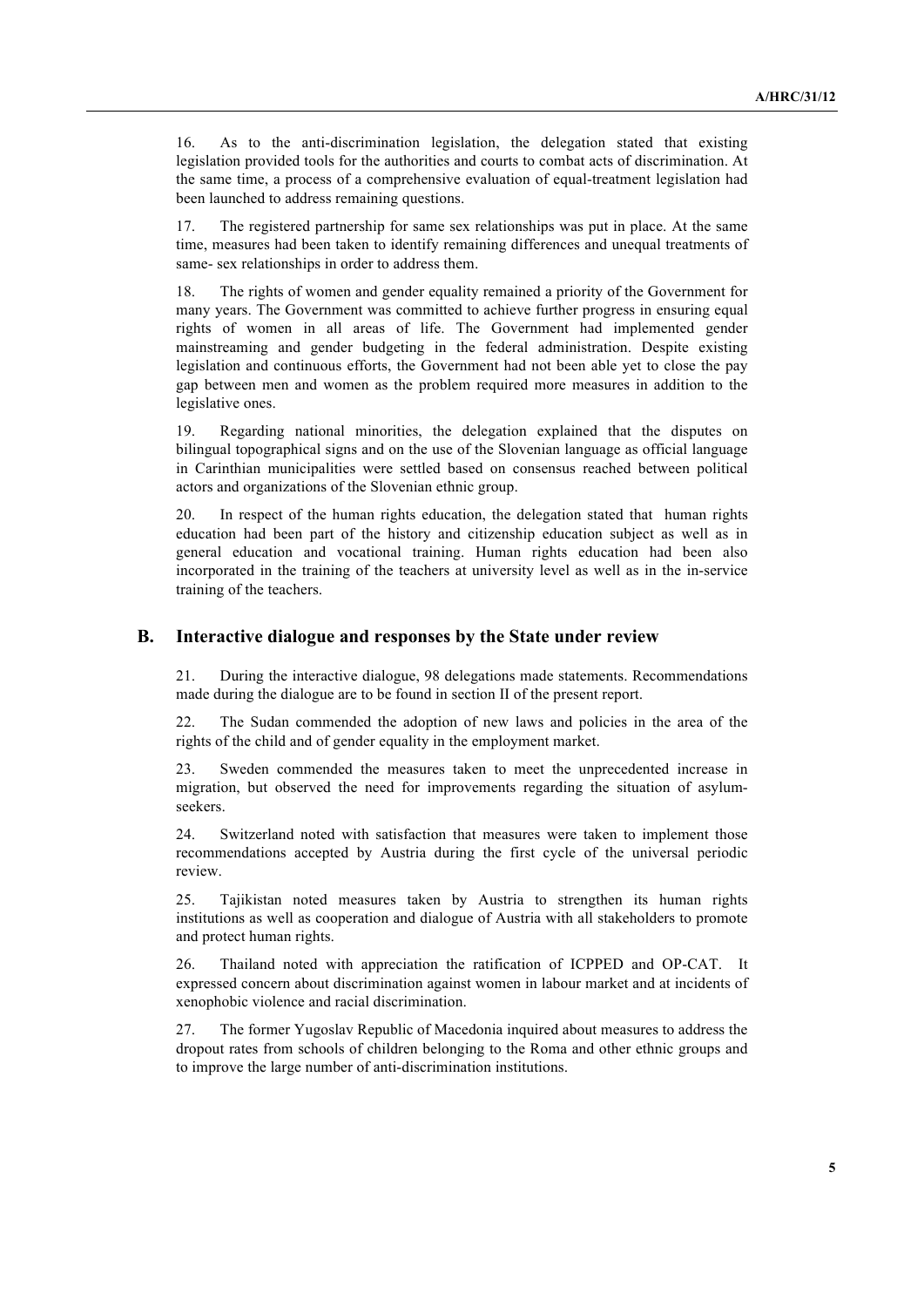28. Timor-Leste welcomed legal and policy measures taken to protect the rights of children and of older people, combat human trafficking and designate a national preventive mechanism.

29. Trinidad and Tobago noted with satisfaction legislative changes to improve equal opportunities for women in the workplace and ensure equal protection against discrimination on all grounds.

30. Tunisia encouraged Austria to ratify OP-ICESCR, the UNESCO Convention against Discrimination in Education and to intensify efforts in combating racial violence, racism, xenophobia and intolerance.

31. Turkey noted with appreciation the active cooperation of Austria with the UN Human Rights mechanisms and civil society and the efforts to foster tolerance and respect among different parts of the society.

32. Uganda noted with concern that hundreds of girls were being subject to female genital mutilations. It noted the decrease in the official development assistance of Austria.

33. Ukraine noted with appreciation the ratification of ICPPED and OP-CAT, and ongoing process of withdrawal of reservations to CRC. It welcomed the reforms aimed at elimination of hate speech and discrimination.

34. The United Arab Emirates put forward three recommendations.

35. The United Kingdom of Great Britain and Northern Ireland welcomed measures taken against Islamophobia and a decision on the adoption of children by same-sex couples. It encouraged Austria to combat all forms of discrimination.

36. The United States of America recognized the work of the Austrian Development Agency in promoting human rights. It encouraged Austria to continue treating migrants humanely and to provide protection in line with its international obligations.

37. Uzbekistan noted measures taken to implement recommendations of the first review, including administrative reforms, amendments of the Criminal Code and broadening of the mandate of the Ombudsman Board.

38. Viet Nam noted with appreciation the achievements in protecting the rights of, and combating discrimination against, vulnerable groups, including women, children and persons with disabilities.

39. Afghanistan commended Austria's commitment to strengthen the rights of children and protect children from violence. Afghanistan encouraged Austria to ensure that children under the age of 14 years, in particular refugees and asylum seekers, are not placed in detention centres.

40. Albania noted the ratification of several international human rights conventions and commended Austria for extending the mandate of the Ombudsman Board to carry out preventive monitoring of places of detention.

41. Algeria congratulated Austria for reforming labour laws and welcomed the adoption of a national plan of action for the protection of women against violence (2014-2016).

42. Angola encouraged Austria to continue implementing measures against discrimination and to remove all obstacles targeting equality of the rights of women, particularly women belonging to minority groups.

43. Argentina congratulated Austria for the ratification of ICPPED. It noted concerns expressed by the United Nations treaty bodies regarding cases of discrimination and xenophobia against asylum seekers and refugees, and ethnic and religious minorities.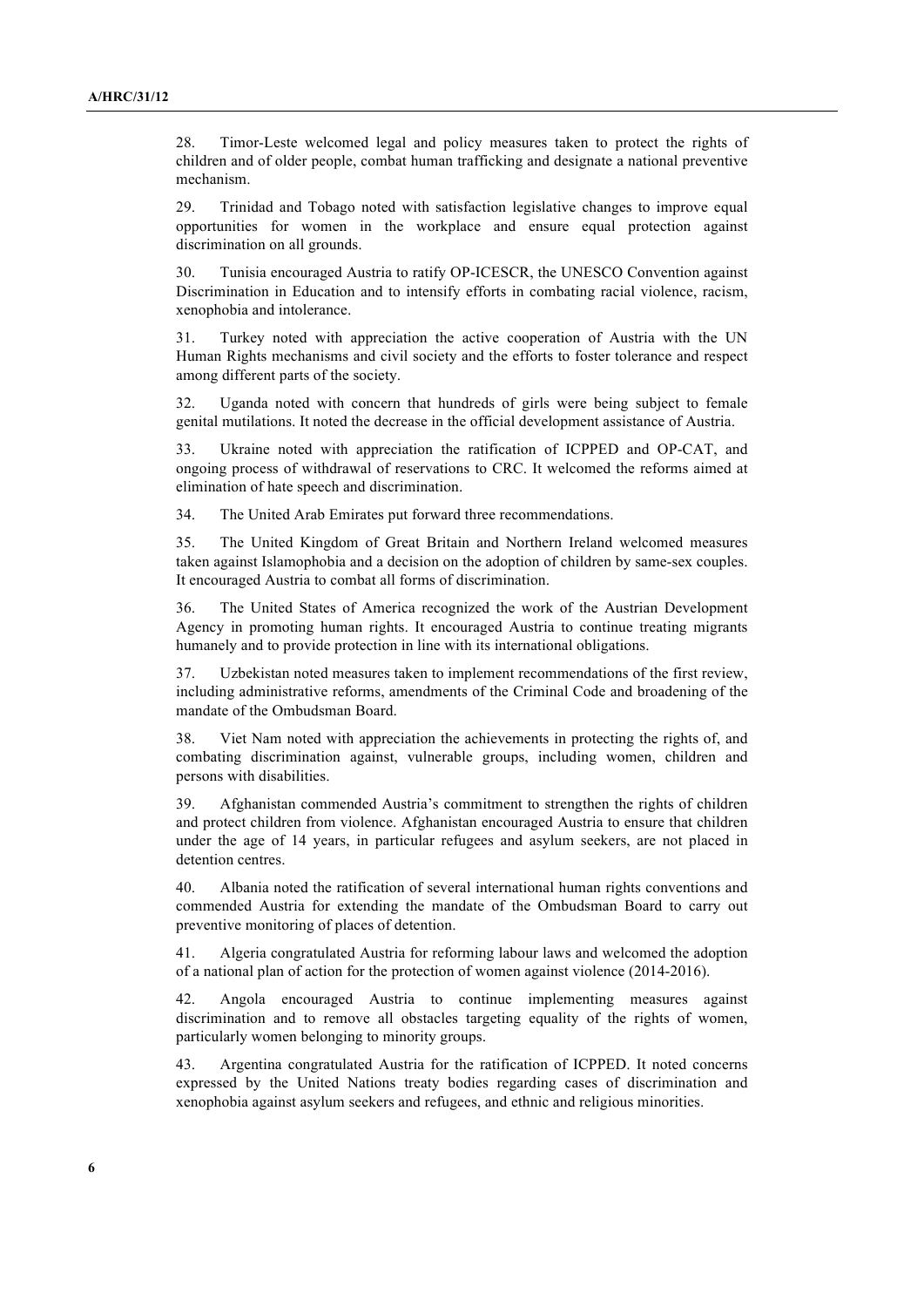44. Armenia welcomed Austria's accession to four international human rights instruments. It noted the amendment to the Criminal Code aggravating criminal liability for hate speech and Austria's leading role fighting impunity.

45. Australia commended enhancements to the mandate of the Austrian Ombudsman Board. It looked forward to the adoption of a National Action Plan for Integration to strengthen cooperation across the country in such areas, including intercultural dialogue, education and employment.

46. Azerbaijan welcomed the ratification of OP-CAT. It noted concerns expressed by the United Nations human rights bodies regarding discrimination and racism against migrants, refugees and asylum seekers.

47. Bahrain commended Austria for the implementation of recommendations from the universal periodic review of the first cycle. It expressed concern at the situation of migrant workers and the inability of asylum seekers to receive housing benefits.

48. Bangladesh regretted that despite its recommendation to Austria during the first cycle of the review to increase its official development assistance it had decreased. It noted Austria's contribution in the dialogue between cultures and religions.

49. Belarus noted the concern expressed by CERD at the resurgence of far-right-wing and other groups that were inspired by extremist national ideologies and neo-Nazism. It also noted existing intolerance towards migrants, refugees and persons belonging to some ethnic groups.

50. Belgium welcomed withdrawal of the reservations to CRC, the budget allocated to combat hate speech and domestic violence, and improvement in detention conditions for juveniles.

51. Benin noted the standing invitation to all special procedures mandate holders of the Human Rights Council. It urged to improve quotas applied to migrant workers for family reunification and to increase the level of the official development assistance, as recommended during its first review.

52. Bhutan noted that Austria's Aid program had made progress in the areas of poverty reduction, conservation of natural resources and promotion of peace and human security. It noted measures to combat human trafficking.

53. The Plurinational State of Bolivia acknowledged progress by Austria in the area of human rights since its universal periodic review.

54. Bosnia and Herzegovina acknowledged efforts to accommodate a significant number of people seeking refuge and asylum and asked about efforts taken by Austria to ensure respect the rights of refugees and asylum seekers.

55. Botswana noted amendments to the Federal Act on the Ombudsman Board and to the provisions of the Criminal Code related to hate speech. It commended efforts to increase participation of women in the work-force. It noted reports of racism, xenophobia and related intolerance, and overcrowding of prisons.

56. Brazil commended Austria on its initiatives related to the refugees and asylum seekers, including unaccompanied minors. It highlighted a need for collecting and maintaining disaggregated data on racism and discrimination.

57. Bulgaria commended the implementation of recommendations by Austria of the first review. However, reservations to important instruments remained. It supported the recommendation by CEDAW to put a focus on gender equality in a human rights action plan.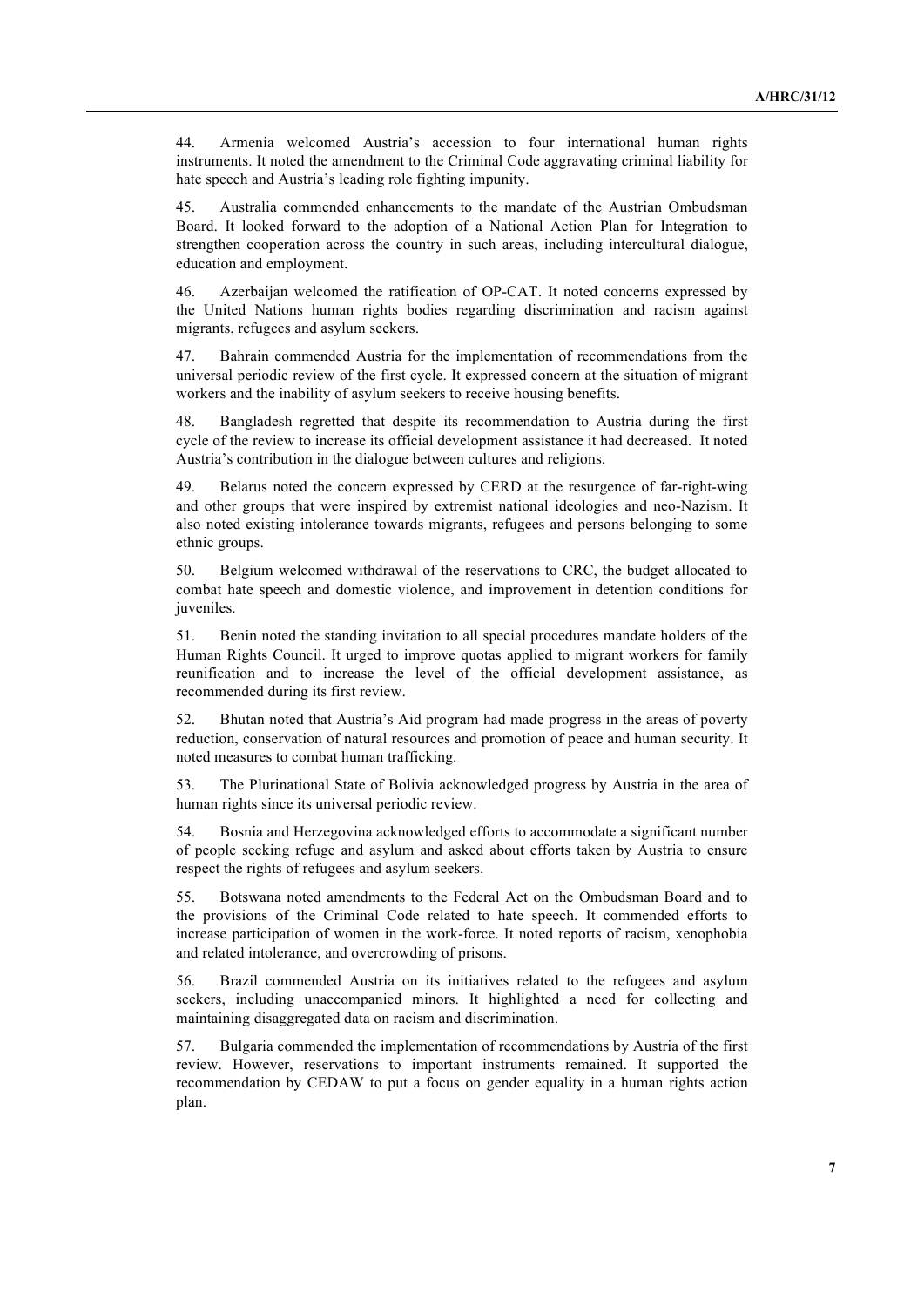58. Burkina Faso commended the introduction of a specific definition of torture, and the strengthened penalties for incitement to hatred. It noted the establishment of a mechanism to implement recommendations of the universal periodic review.

59. Canada encouraged Austria to continue to promote equality, counteract discrimination and improve the status of LGBTI persons, and to strengthen policies and programmes to combat discrimination, xenophobia and racism.

60. Chile highlighted the ratification of important international instruments and the continuous dialogue with civil society reflected in a national human rights action plan.

61. China noted the ratification of several human rights instruments and the plans to promote equality, protect women against violence and rights of persons with disabilities, and combat human trafficking.

62. Costa Rica noted the strengthening of norms related to torture and of the role of the Ombudsman. It highlighted Austria's commitment to human rights in the face of the current refugee crisis.

63. Croatia noted the adoption of new laws and the ratification of important international human rights instruments. It asked about measures to promote women on corporate boards and about participation of civil society in the preparation of a national human rights action plan.

64. Cuba commended progress achieved in human rights. It noted remaining challenges in achieving gender equality and combating racial discrimination, and the resurgence of groups inspired by extremist national ideologies.

65. The Czech Republic made a statement with recommendations.

66. The Democratic Republic of the Congo asked for more information on the "motherchild passport" programme regarding the national strategy for the health of children and youth.

67. Denmark welcomed the progress made in closing the gender pay gap in the labour market, as well as efforts regarding elimination of discrimination based on sexual orientation.

68. Djibouti appreciated Austria's financial contribution to the OHCHR.

69. In response to questions on the rights of children, the delegation stated that the Federal Constitutional Act on the Rights of the Child was adopted in 2011. Thus, in Austria Constitutional provisions and other laws guaranteed the rights of children and the Government would continue to advance the protection of rights of children. The ratification of the OP-CRC-IC had been a subject of discussion and of a careful assessment in the past years. As soon as this process would be completed and all obstacles for ratification of the OP-CRC-IC identified, Austria would decide on this matter. A high level conference on the elimination of corporal punishment against children would be held in 2016 in Vienna.

70. Regarding the ratification of the OP-ICESCR, the delegation stated that national dialogue and assessment on this issue had been advanced. The process had not been completed but would be on a good way.

71. In respect of the protection of migrant workers, the delegation stated that Austria, as a member state of the European Union, had been part of the ongoing discussions within the European Union related to the legal regulations on migration. There had been different interpretations of and overlap in legal regulations that had been in force in the European Union. Austria needed to implement regulations on migration together with the other member states of the European Union and some legal issues remained in the implementation of those regulations, which was an important factor to take into account.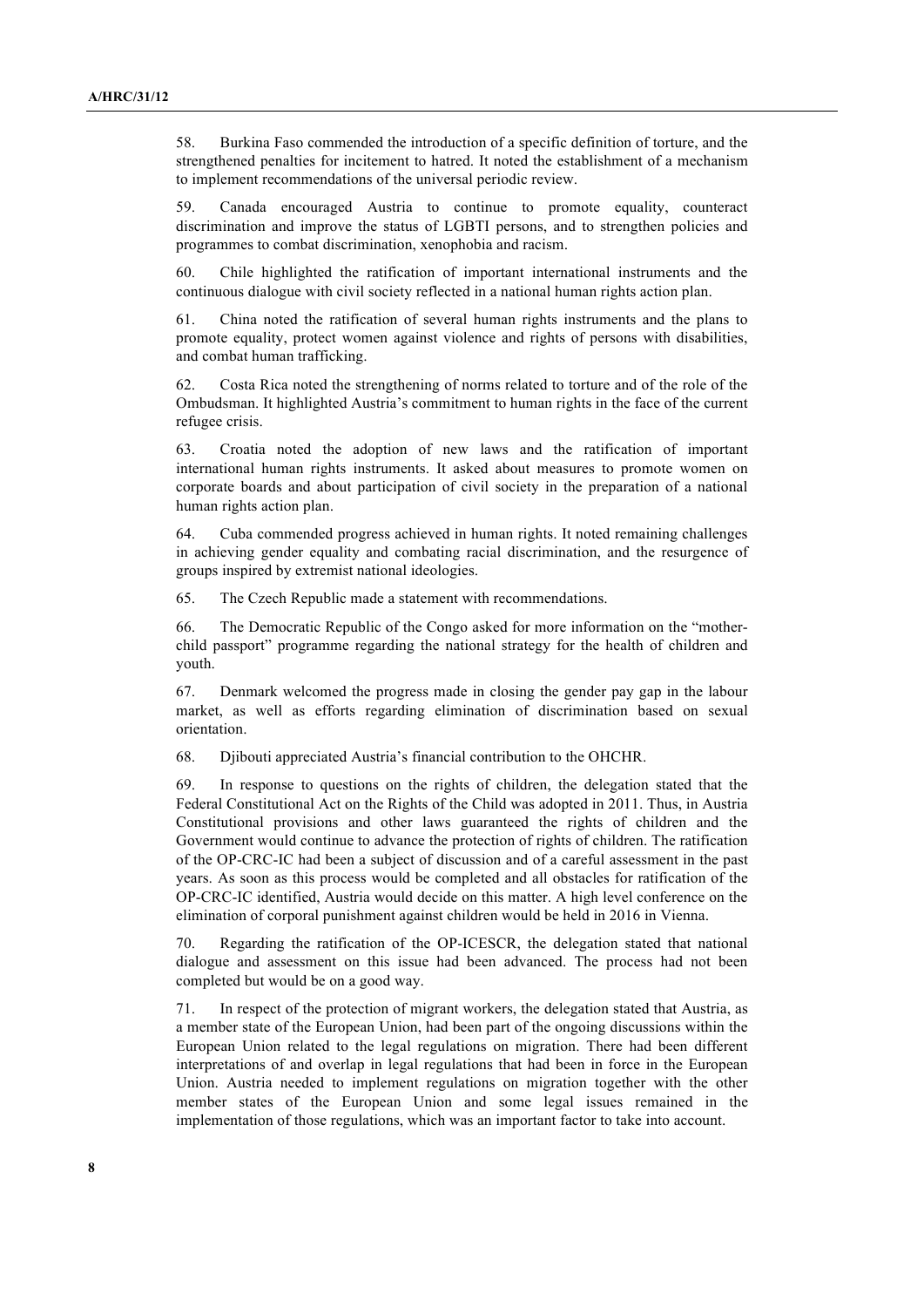72. Regarding the issue of violence against women, the delegation stated that the 2015 reform of the Criminal Code provided stronger measures to prevent and protect violence against women, including sexual violence. In response to questions on gender equality, the delegation stated that legal measures were necessary but not alone sufficient and that further measures and additional time were required to raise public awareness and to change the public attitude on this issue. The Government had taken measures to advance gender equality in the labour market. Equality between men and women was guaranteed in the legislation and progress had been achieved in the public sector. However, more progress was required to achieve set goals on equal treatment between men and women in all sectors.

73. Regarding questions on minorities, the delegation reported that the Government held regular discussions with minorities. With the Slovenian minority it had achieved solid consensus on all issues including on the use of minority languages and bilingual topographical signs. The Government had been committed to continue taking measures to promote further the cultural identify of minorities. The Austrian legal order provided the necessary guarantees for the full enjoyment of the rights of persons belonging to minorities.

74. With respect to the rights of persons with disabilities, the delegation stated that the Government had been taking specific measures to ensure that their rights would be ensured in practice. There had been plans to ensure accessibility of persons with disabilities to all public buildings without physical barriers by 2019.

75. Regarding the situation on refugees, the delegation stated that Austria had not closed its borders, had taken a special care of unaccompanied minors, and provided some opportunities for the employment of asylum seekers at the municipal level. The delegation also recalled measures taken to improve juvenile justice, the penitentiary system, and data protection and privacy as well as to ensure human rights education in schools.

76. In response to questions, the delegation highlighted the involvement of civil society in the process of preparation of the national report. In addition, the representatives of civil society made submissions for another report of the universal periodic review that was put together by the OHCHR.

77. The discussions and steps had been initiated to assess the possible ratification of the UNESCO Convention against Discrimination in Education. The Government had been working to address the remaining issues that the same sex partners faced, including adoption of children. The Ministry of Justice and the Ministry of Interior had been working closely to ensure that any violence or ill-treatment by law enforcement bodies be appropriately investigated and perpetrators punished.

78. Ecuador congratulated Austria for ratification of OP-CAT. It encouraged Austria to continue efforts on excessive use of force, persons deprived of their liberty, discrimination and trafficking.

79. Egypt expressed concern about racism and xenophobia particularly against migrants, Muslims, Roma, African-descent, and about increasing hate speech in the context of politics and elections.

80. Estonia commended Austria for the ratification of the OP-CAT, withdrawal of reservations to CEDAW, the successful implementation of gender equality policy and for the increase in women's participation in the federal civil service and as judges and prosecutors.

81. Finland encouraged Austria to continue discussion on how to incorporate social rights into the Constitution and to continue improving anti-discrimination institutions, including their efficiency and accessibility.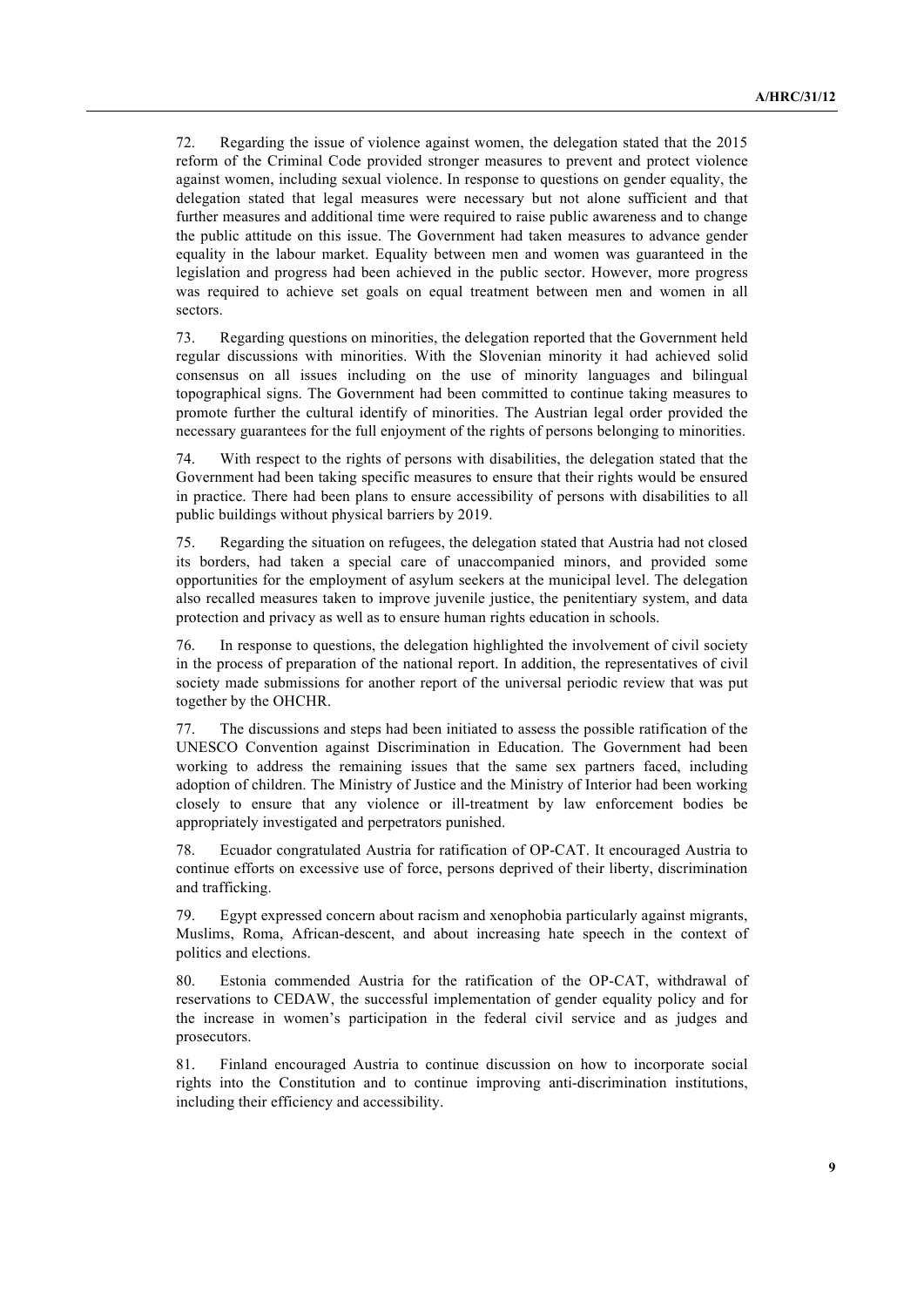82. Georgia welcomed the establishment of a national preventive mechanism under the OP-CAT, the elaboration of a national human rights action plan, and the implemented human rights education activities.

83. Germany welcomed the ratification of the OP-CAT. It noted shortcomings in the area of non-discrimination against women and minorities, including Slovenian minority and the Roma. It was concerned about discrimination against LGBTIs.

84. Ghana noted the ratification of the OPCAT and the ICPPED. It appreciated the efforts by Austria to accommodate a large number of migrants. It expressed concern about domestic violence and urge Austria to address the situation.

85. Greece highlighted the amendment of the penal code to conform to the recommendations of the first review to prevent torture. It acknowledged challenges emanating from the unprecedented refugee crisis.

86. Guatemala noted the ratification of OP-CAT and concerns expressed by the United Nations human rights bodies regarding resurgence of far-right-wing groups, and reports of discrimination against Muslims and person of African descent.

87. Holy See acknowledged Austria's efforts in the protection of human rights, including the expansion of the competencies of human rights institutions and the creation of a support system for unaccompanied children.

88. Honduras welcomed the implementation of the National Action Plan for Gender Equality in the Employment Market and the National Action Plan on Disability.

89. Hungary noted that Austria had ratified important conventions and withdrew its reservation to several human rights treaties. It noted that the Austrian Ombudsman Board was not fully independent.

90. Iceland called for independent investigations of the use of excessive force by law enforcement officials. It regretted the vote against same-sex marriage in 2015 by the National Assembly.

91. India noted the comprehensive administrative reforms. It called for improvement in the investigations of alleged human rights violations by the law enforcement officials, and alternatives to pre-trial detention for juveniles.

92. Indonesia encouraged Austria to continue efforts to protect the rights of migrants. It noted the expansion of the mandate of the Austrian Ombudsman Board and the progress in formulating a national action plan for human rights.

93. Iran (Islamic Republic of) welcomed the efforts of Austria to expand the normative and institutional framework for the protection of human rights.

94. Ireland expressed concern that women continued to be disproportionately represented in poorly paid jobs and received lower remuneration than men. It noted that Austria did not recognize marriage between same-sex partners despite the adoption of the Registered Partnership Act.

95. Israel commended Austria for clarifying the mandate of the Austrian Ombudsman Board, defining hate speech and amending the Security Police Act. It welcomed the national action plans regarding persons with disability, human trafficking and violence against women.

96. Italy noted the strengthening of the legislative provisions to combat discrimination and a project to harmonize statistics on criminal acts motivated by racism, discrimination and xenophobia.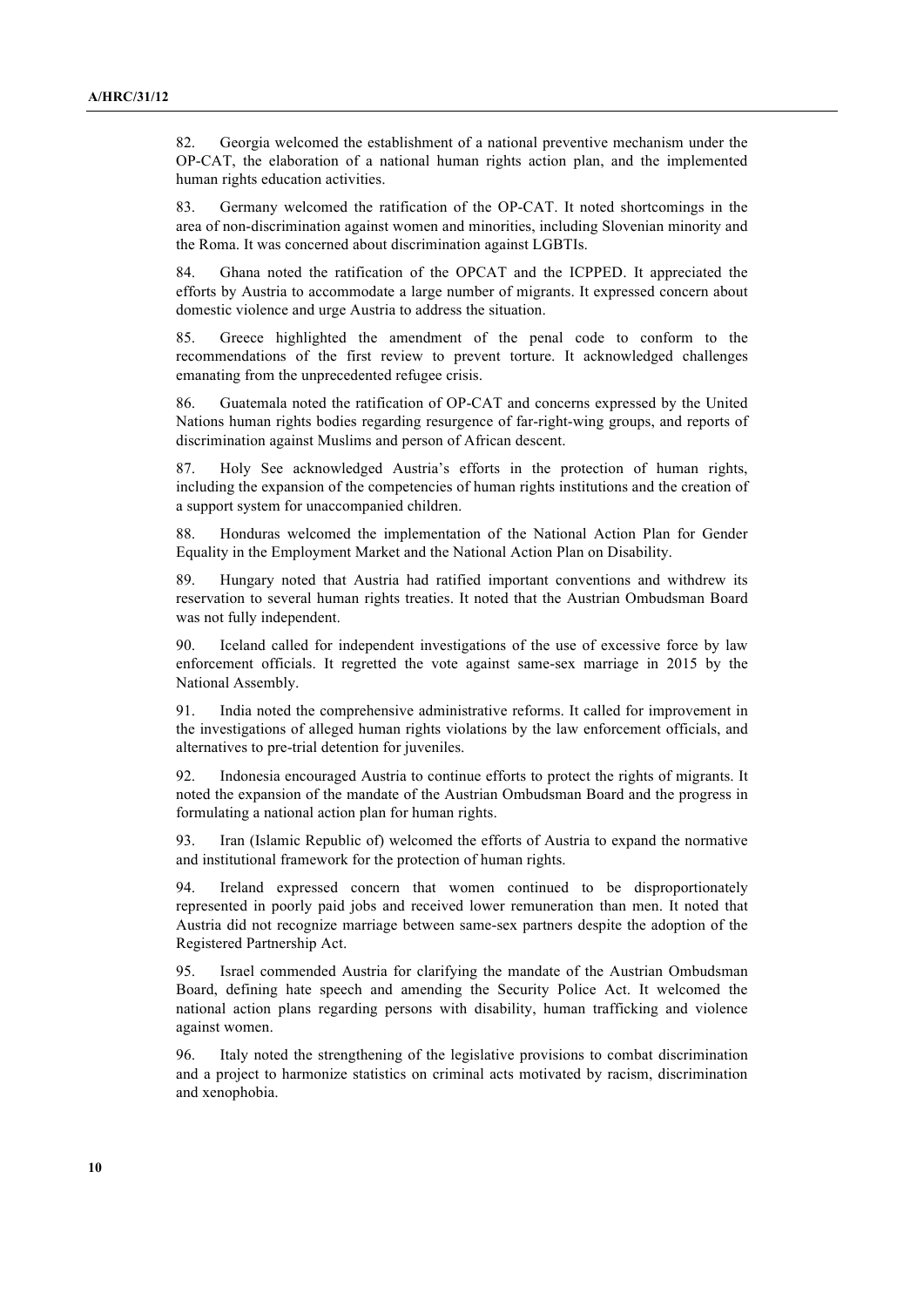97. Japan noted Austria's efforts to improve gender equality in employment and expected further efforts to decrease the gender-pay gap. It noted insufficient support for minorities.

98. Libya made a statement with recommendations.

99. Malaysia noted measures taken concerning the rights of children, gender equality, older persons, and persons with disabilities. It noted remaining challenges in human rights, including negative attitudes and prejudices against minorities.

100. Mexico acknowledged efforts by Austria to address the increase in the arrival and transit of refugees and migrants through its territory. It appreciated Austria's respect for diversity and encouragement for social cohesion.

101. Montenegro noted the concern expressed by the CRPD about lack of advocacy and support for women with disabilities asking for an elaboration of measures to mainstream a gender perspective into these disability legislation and policies.

102. Morocco welcomed efforts to improve the support system for the press to promote quality journalism. It also congratulated on the role of the Ombudsman as national preventive mechanism.

103. Mozambique appreciated the contribution of Austria to the handling of mixed migration plight in Europe. It praised withdrawal of reservations on Article 11 of CEDAW and the process initiated to withdraw reservations to the CRC and the Convention relating to the Status of Refugees.

104. Namibia welcomed the creation of an administrative penal provision for discriminatory housing advertisement, and the enactment of provisions to extend criminal culpability for discrimination.

105. The Netherlands welcomed the ruling of the Constitutional Court allowing adoption by same-sex couples, while noting that these couples are still barred from marriage. It welcomed the steps taken to establish an independent mechanism to investigate allegations of excessive use of force and ill-treatment.

106. Nicaragua commended progress made including modifications in national legislation on children and trusted that Austria would continue to work to eliminate any remaining legal or institutional gaps.

107. Norway noted the important efforts in handling the challenges linked to the huge influx of refugees and migrants, including measures such as separate detention facilities for asylum seekers awaiting deportation and granting them the right to free legal counselling.

108. Pakistan commended Austria for the national legislation aimed at strengthening the protection of human rights and for the ratification of international human rights instruments.

109. Panama welcomed achievements in ensuring accessibility for persons with disabilities. It congratulated efforts by Austria to guarantee that older persons can fully enjoy their rights.

110. The Philippines noted the adoption of an action plan to combat human trafficking and measures to advance the rights of persons belonging to disadvantaged and minorities groups. It noted the concerns about treatment of child victims of prostitution as offenders.

111. Poland welcomed steps taken to withdraw reservations and declarations to the CRC, as well as the amendments of the Parenting and Naming Act.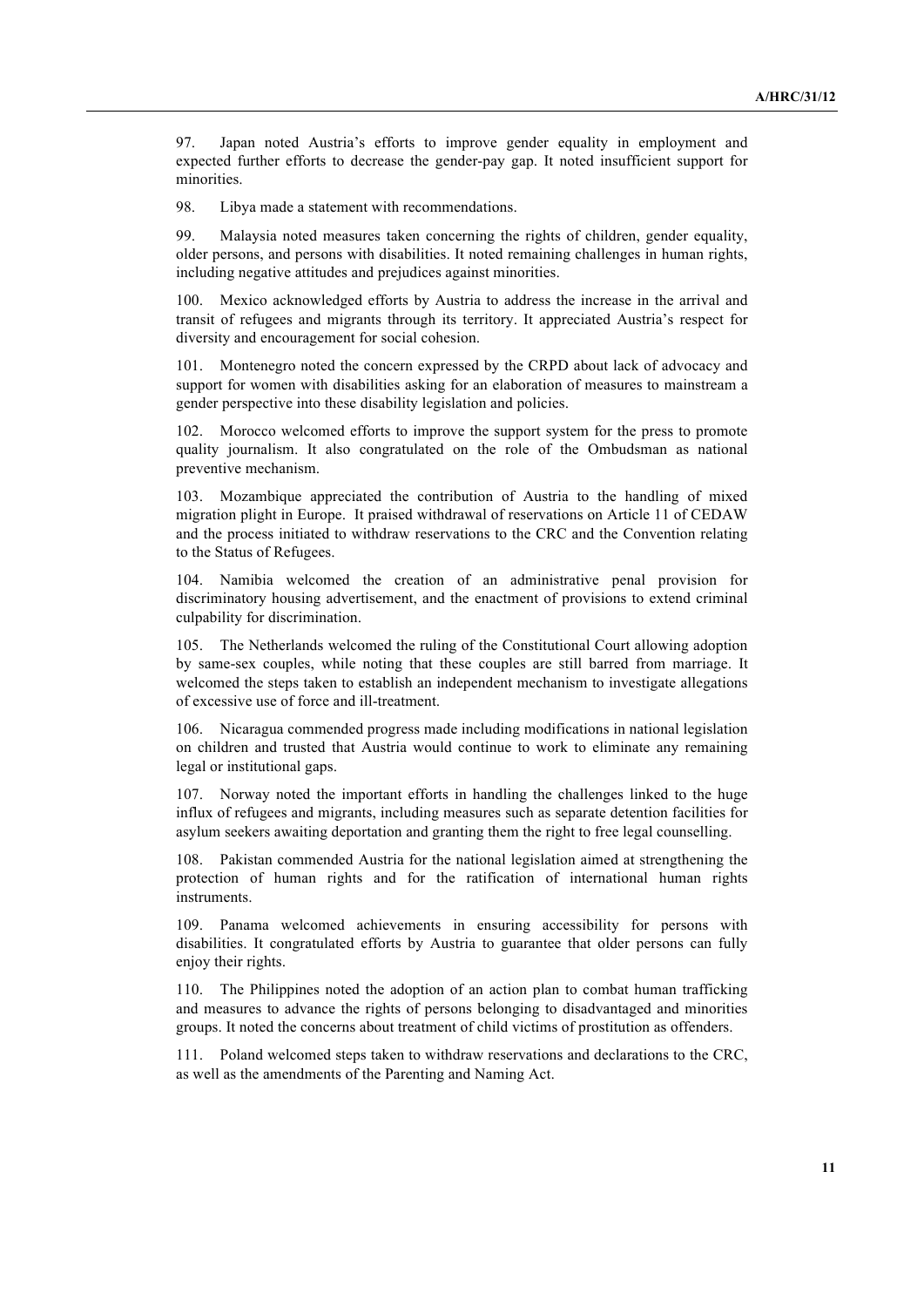112. Portugal welcomed the ratification of the OP-CAT and ICPPED. It expressed concern about certain limitations for children born out of wedlock to access Austrian nationality.

113. The Republic of Moldova welcomed the ratification of OPCAT and the legal and policy measures taken in the areas of rights of the child and human trafficking.

114. The Russian Federation noted the administrative reforms, cooperation of Austria with the international and regional human rights mechanisms and the national action plans concerning gender equality in employment and violence against women.

115. Rwanda noted progress in aligning national legislation with international obligations and called for these positive steps to be translated into practical measures to combat discrimination, amongst other issues.

116. Senegal welcomed the reforms to the Criminal Code to combat incitement to hatred. It regretted difficulties relating to family reunification for migrants and the slow pace of the asylum process.

117. Serbia commended Austria for its efforts to ensure equal treatment for all and to eliminate discrimination against marginalized groups. Austria should undertake a harmonization of anti-discrimination laws.

118. Sierra Leone urged the expeditious establishment of a national human rights action plan. It encouraged measures to increase women in decision-making positions, and improve the situation of migrants and asylum seekers.

119. Singapore welcomed Austria's commitment to combat racism, discrimination and xenophobia and the efforts to improve the lives of persons with disabilities through the National Action Plan on Persons with Disabilities.

120. Slovakia welcomed the comprehensive administrative reform. It noted amendments to the Criminal Code to strengthen the definition of hate speech and encouraged the law enforcement authorities to its thorough implementation.

121. Slovenia appreciated the improvements in finding solutions to issues related to the Slovenian minority. The financial support to the Slovenian minority has been reduced by a third due to inflation.

122. South Africa noted efforts to implement first cycle recommendations, particularly the withdrawal of Austria's reservation on article 11 of CEDAW and the beginning the process to withdraw reservations on the CRC.

Spain highlighted the promotion of the rights of persons with disabilities, particularly the adoption of a national plan on persons with disabilities and the inclusion of the crime of torture in the legislation.

124. Sri Lanka welcomed the National Action Plan on the Protection of Women against Violence and the expansion of the mandate of the Austrian Ombudsman Board.

125. The State of Palestine welcomed the National Action Plan on Human Rights and the measures taken concerning integration, and business and human rights.

126. France welcomed the ratification of the ICPPED and the OP-CAT.

127. The Republic of Korea welcomed the amendment of the Criminal Procedure Code with more human rights-based provisions therein.

128. Uruguay welcomed the withdrawal of Austria's reservation on article 11 of CEDAW and efforts on gender equality and domestic violence, and encouraged Austria to continue such efforts.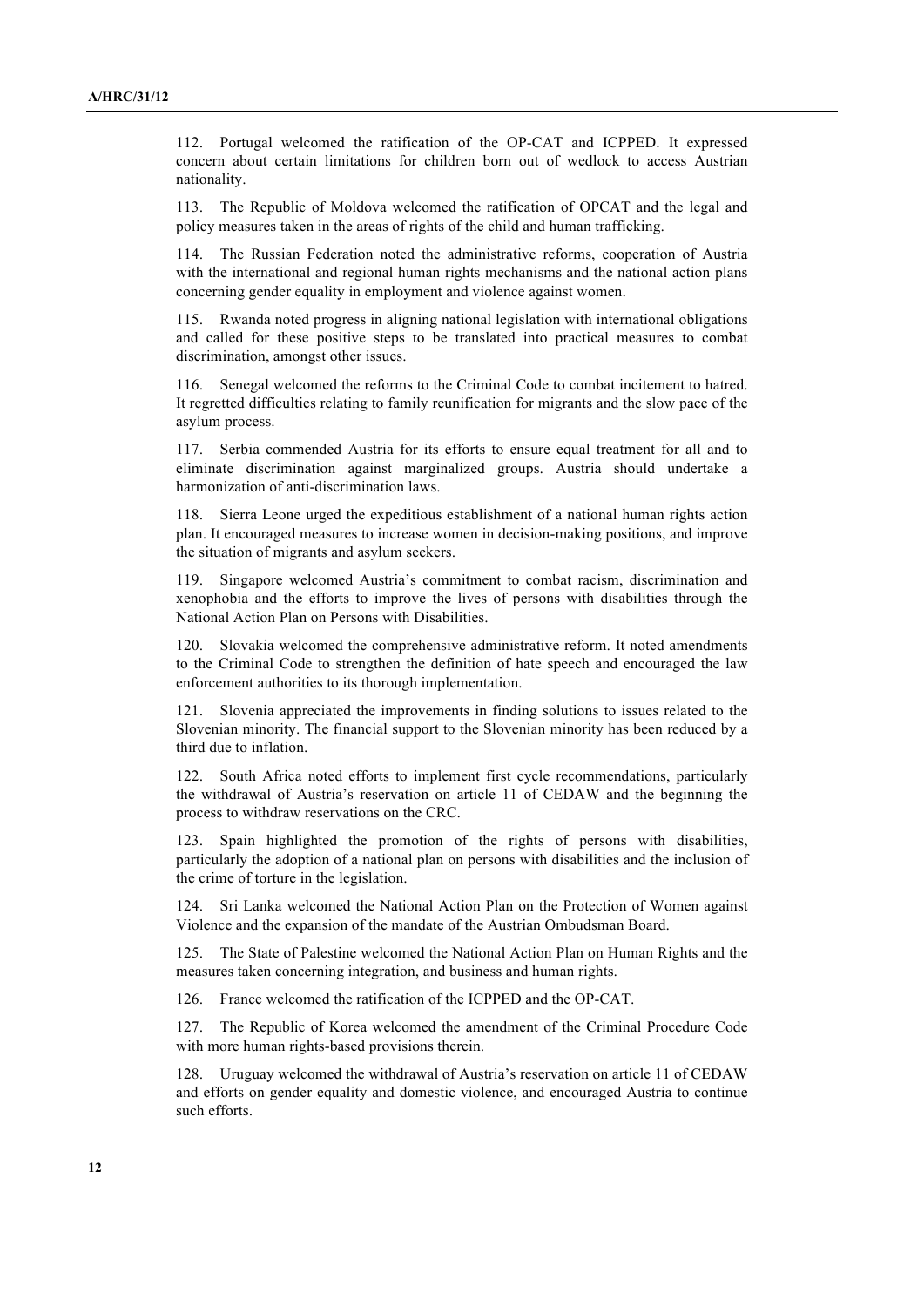129. The delegation reiterated that criminal provisions against hate speech and hate crimes had been amended to make them harsher. Criminal provisions on anti-Semitism had been strictly implemented. Thus, progress had been achieved in combating hate crimes and further measures were expected to be taken.

Austria provided protection to all recognised religions, including Islam and supported religious teaching of those religious communities. In this respect, in addition to legal measures, public awareness campaigns were necessary to carry out in order to combat discrimination.

131. In view of increasing number of asylum seekers, the Government had every intention to ensure the same human rights standards as it did in the past. However, the asylum-processing support staff had been overloaded and the provision of shelters and health care became limited owing to the increasing demand. Furthermore, the delegation reported on measures taken to ensure equal access to and quality to health care to all, including children and persons with disabilities, irrespective of their legal status.

132. The delegation reiterated that the protection against violence, especially against children remained a core priority of the Government. Corporal punishment had been prohibited by domestic constitutional legislation. All relevant agencies, teachers and health officials had a legal obligation to report on any violence against children, including psychological and physical violence.

133. At the regional level, the ombudsman boards for children and young people had been established in each of the nine states. They had been working to assess the situation in socio-pedagogical children´s homes and foster families to ensure that children are protected against violence, abuse and neglect. The Government had been studying changes in public awareness and attitudes on domestic violence and results of the study would be presented during the high level global conference "Towards Childhoods free from corporal punishment" that would be held in 2016.

134. The delegations reported on several measures taken to ensure adequate investigation of allegations of any ill-treatment, including addressing conflict of interest during this process and involving the Austrian Ombudsman Board.

135. Regarding the official development assistance, the delegation reiterated the commitment of Austria to reach the international target of 0.7 % of its gross domestic product, while recognising that it could not be achieved overnight taking into account current budget constraints and the fact that additional state funds had been directed to address the refugee situation. The development cooperation of Austria had been based on a human rights-based approach and the rule of law.

136. With regards to human trafficking, the delegation stated that a task force on human trafficking, which included also the representatives of the civil society had been very active. The task force had created several working groups on various issues related to human trafficking, including the exploitation of children. A guidebook for the identification and handling of potential victims of child trafficking had been prepared in the framework of the task force on human trafficking.

137. The delegation reported that new plans had been developed to improve the penitentiary system. Responding to concerns expressed that the Austrian Ombudsman Board did not comply with the Paris Principles, the delegation reassured that Austria remained open to address questions and concerns related to the Austrian Ombudsman Board and would study this questions in further detail.

138. In conclusion, the delegation expressed its gratitude to all delegations that made statements and made inquiries during the interactive dialogue and reiterated the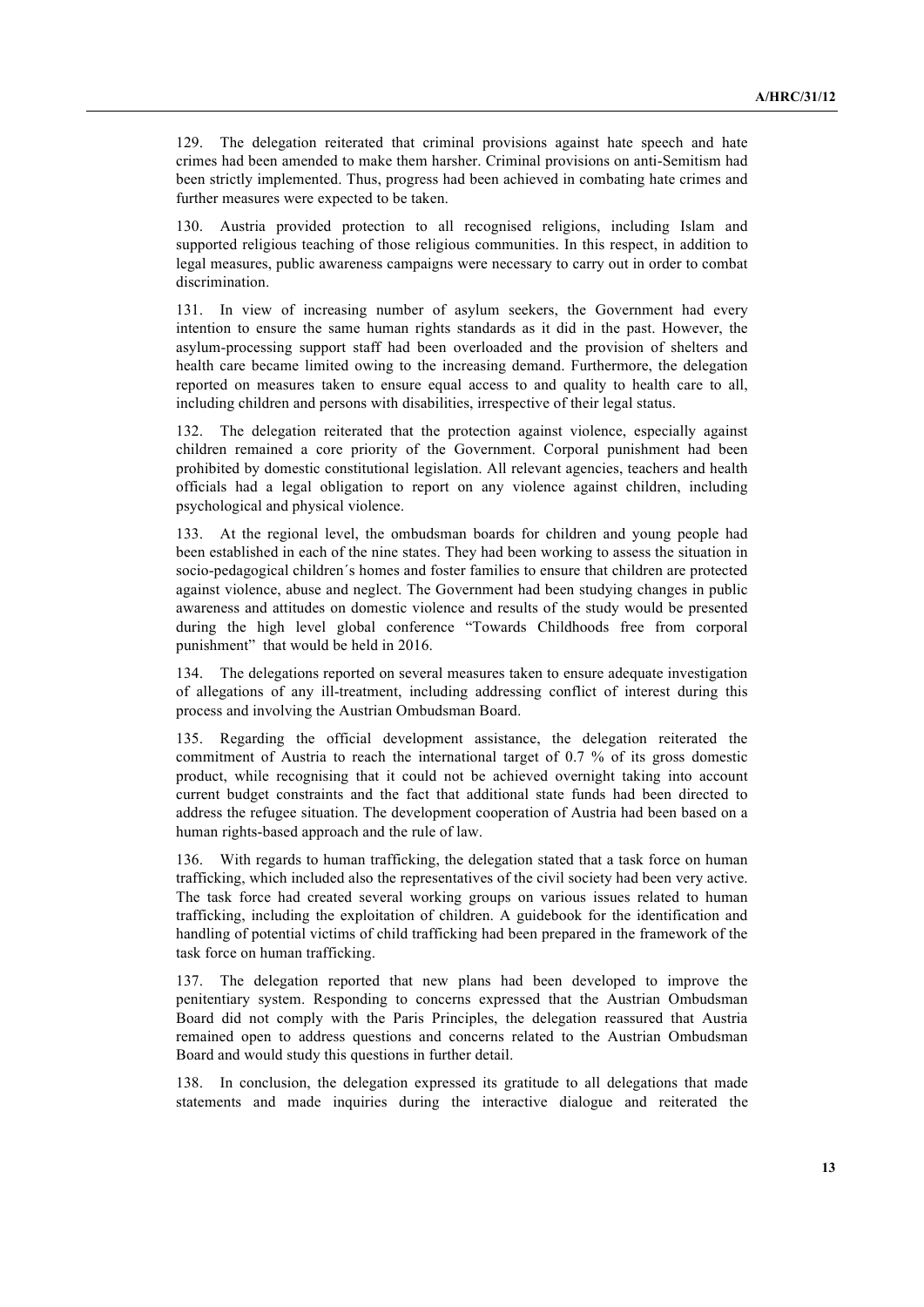commitment of the Government to continue improving human rights situation in the country.

## **II. Conclusions and/or recommendations**∗∗

139. **The recommendations formulated during the interactive dialogue and listed below have been examined by Austria and enjoy the support of Austria:**

139.1. **Consider ratifying human rights conventions to which it is not yet party (Bolivia (Plurinational State of));**

139.2. **Continue to improve legislative mechanisms in the area of human rights (Tajikistan);**

139.3. **Ensure that the legal framework on religious societies continues to be**  applied in an equal and transparent manner (Mexico)<sup>1</sup>;

139.4. **Continue to harmonize its national legislation on children with the international standards contained in the CRC and its Protocols, and any other relevant instrument to which it is party (Nicaragua);**

139.5. **Address the limitations for children born out of wedlock in accessing Austrian nationality and ensure non-discrimination (Portugal);**

139.6. **Ensure the protection of the rights of children, including juveniles who are incarcerated in overcrowded prisons (Botswana);**

139.7. **Continue to strengthen the mandate of the Austrian Ombudsman Board in order to ensure full compliance with the Paris Principles (Croatia);**

139.8. **Ensure that the Austrian Ombudsman functions with full independence and in conformity with the Paris Principles (Egypt);**

139.9. **Continue taking measures to ensure that the Austrian Ombudsman Board, as its National Human Rights Institution, to be fully in line with the Paris Principles (Indonesia);**

139.10. **Ensure that the national human rights institution and the national preventive mechanism, envisaged by the OP-CAT, comply fully with the Paris Principles (Germany);**

139.11. **Ensure that the national human rights institutions and the national preventative mechanism comply with the Paris Principles (Hungary);**

139.12. **Adopt a comprehensive human rights action plan (Timor-Leste);**

139.13. **Adopt an overarching national action plan on human rights (Georgia);**

139.14. **Adopt a comprehensive national human rights action plan and implement the national action plan on the protection of women against violence 014-016 (Sudan);**

<sup>\*\*</sup>Conclusions and recommendations will not be edited

<sup>&</sup>lt;sup>1</sup> Mexico articulated 'suggest' instead of 'recommend' for recommendation nos. 139.3, 139.72, 140.8, and 140.23.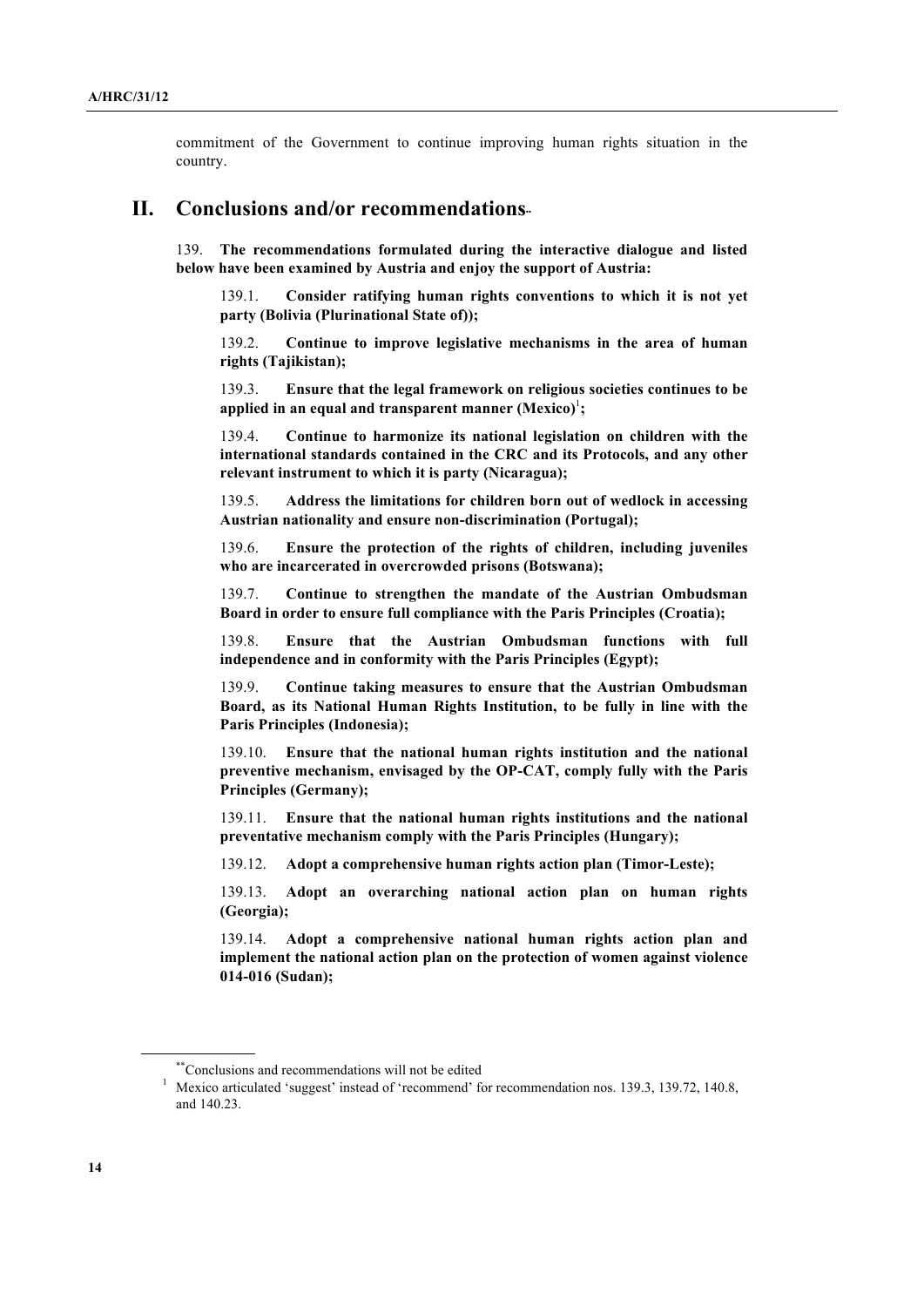139.15. **Finalize and adopt before the end of 2015 the national human rights action plan in order to further stimulate the promotion and protection of human rights in the country (Democratic Republic of the Congo);** 

139.16. **Adopt a national action plan on human rights in line with OHCHR guidelines (India);**

139.17. **Adopt, in close consultation with the Ombudsman Board and civil society, a national action plan on human rights containing specific implementation targets and measurable indicators (Republic of Moldova);**

139.18. **Continue its efforts at the international level directed towards the prevention of massive, gross and systematic violations of human rights and promote educational programmes and projects to that effect (Armenia);**

139.19. **Reinforce its policies for the protection of women taking into account the vulnerability of women refugees (Holy See);**

139.20. **Give due consideration to human rights, particularly those of children and persons with disabilities, and continue to make efforts to ensure transparency in all procedures related to its treatment of immigrants and refugees (Japan);**

139.21. **Protect the rights of indigenous peoples, peasants and other persons working in rural areas (Bolivia (Plurinational State of));**

139.22. **Expand human rights education campaign, especially that on the rights of women, children, the elderly and minorities, to law enforcement officers (Viet Nam);**

139.23. **Submit the overdue report to the ICPPED (Sierra Leone);**

139.24. **Take effective measures to strengthen gender equality, in particular eliminate occupational segregation (Uzbekistan);**

139.25. **Take further action in order to encourage equal opportunities for both men and women, for instance through more equal salary levels and enhanced childcare services in order to improve reconciliation of work and family life. The National Action Plan on Gender Equality in the Employment Market ought to be fully implemented without delay (Sweden);**

139.26. **Take measures to ensure equal opportunities for women in the labour market (United Arab Emirates);**

139.27. **Strengthen efforts to ensure gender equality in the workplace and implement measures to enhance representation of women at senior level and managerial positions in government and other sectors (Sri Lanka);**

139.28. **Take all necessary measures to put an end to all forms of discrimination against women in the labour market (Libya);**

139.29. **Ensure equal opportunities for women in the labour market by eliminating occupational segregation and narrowing the gender pay gap and increase the participation of women in the political sphere, in particular at the higher levels (Republic of Korea);**

139.30. **Ensure equal opportunities for women in the labour market, including by strengthening equal access of migrant women to effective job training and placement services in order to alleviate the concentration of qualified migrant women in low-paying jobs (Ireland);**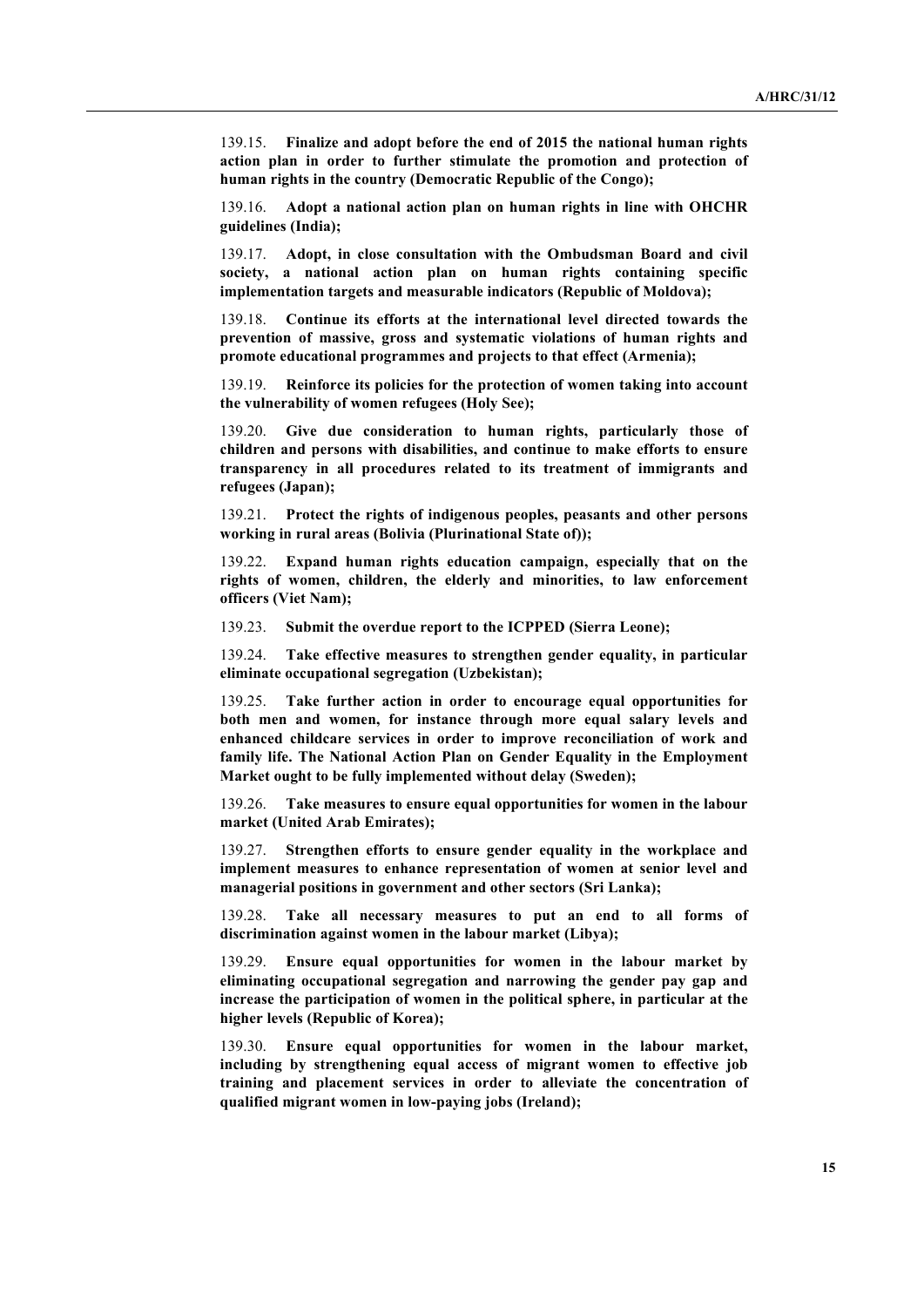139.31. **Continue efforts in ensuring gender equality in all the spheres of the society, including making efforts to narrow the gender pay gap (Estonia);**

139.32. **Strengthened measures to promote gender equality, particularly with regard to the gender pay-gap and women's representation in leadership positions and regional politics (Norway);**

139.33. **Take action to narrow the gender pay gap and to ensure equal opportunities for women on the labour market (Israel);**

139.34. **Step up efforts to close the gender pay gap (Thailand);**

139.35. **Adopt further measures to reduce the gender pay gap in all sectors of the economy (Viet Nam);**

139.36. **Take concrete measures to reduce the gender pay gap (Canada);**

139.37. **Ensure equal remuneration to men and women (South Africa);**

139.38. **Take measures to combat inequality between men and women and to improve the representation of women in economic and political life (France);**

139.39. **Rectification of the underrepresentation of women in public services as well as the decision making positions in the private sector (India);**

139.40. **Step up the fight against racism and adopt adequate measures for the reduction of discrimination and social exclusion (Angola);**

139.41. **Strengthen measures against acts of racism and discrimination, xenophobia and intolerance (Bolivia (Plurinational State of));**

139.42. **Put in place measures to combat all forms of racial discrimination (France);**

139.43. **Strengthen the legislation against discrimination and adopt effective measures to combat racism, racial discrimination and xenophobia (China);**

139.44. **Strengthen its current work to combat racism and xenophobia, by condemning manifestations of intolerance and populism in the political sphere and in the media (Cuba);**

139.45. **Step up efforts to fight racism, racial discrimination, xenophobia and associated intolerances (Senegal);**

139.46. **Continue to take action-orientated measures to counter racial discrimination and intolerance, including through education and awareness raising efforts at all levels (Singapore);**

139.47. **Take the necessary steps to combat racial hatred and promote tolerance towards persons of different ethnic origins (Thailand);**

139.48. **Continue its efforts to raise public awareness and give special attention to the fight against racism, discrimination, xenophobia and intolerance (Sudan);**

139.49. **Review the effectiveness of existing legislation to combat racism, hate crime and hate speech (Iran (Islamic Republic of));**

139.50. **Promote policies and programmes to combat racial hatred and discrimination against minorities and refugees, as well as to sanction such acts (Costa Rica);**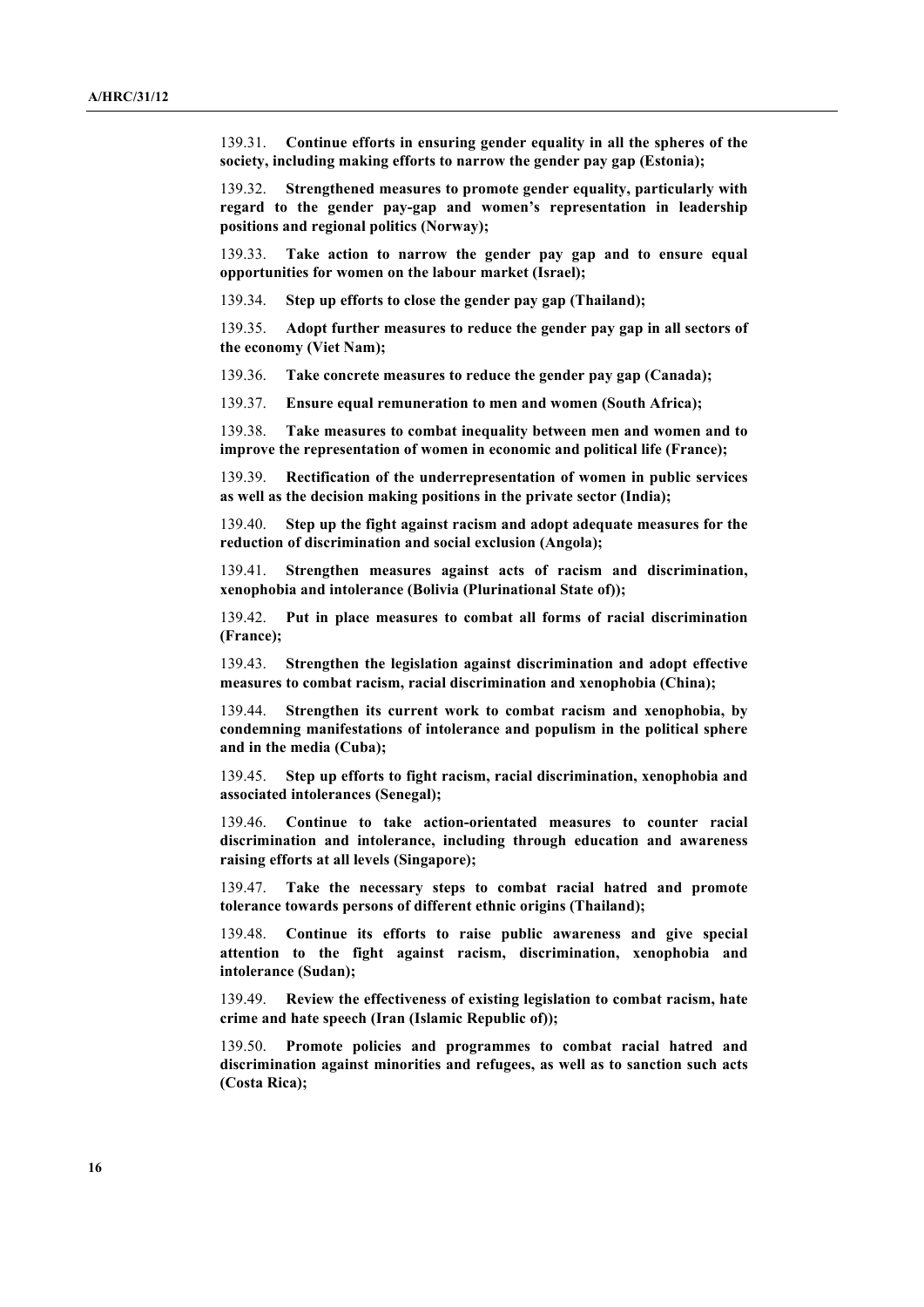139.51. **Strengthen efforts to alleviate social discrimination against Muslims, Roma, Jews and foreigners of African origin (United States of America);**

139.52. **Assess the effectiveness of existing legislation to combat racism, hate crime and hate speech (South Africa);**

139.53. **Step-up measures in combating discrimination, xenophobia and related intolerance against persons belonging to religious and ethnic minorities, particularly Muslims (Malaysia);**

139.54. **Proceed with the implementation of the National Action Plan on Integration, to strengthen measures to tackle xenophobia, racism and intolerance, and increase intercultural understanding, including through community-based programmes (Canada);**

139.55. **Establishing a comprehensive system for recording and monitoring developments in the area of prevention of xenophobia and discrimination, including hate crimes (Norway);**

139.56. **Effectively combat all manifestations of Islamophobia, neo-Nazism, and investigate, prosecute and punish all hate crimes against minorities (Azerbaijan);**

139.57. **Eliminate discrimination against Roma and other minorities, including Muslims in law and practice and protect their rights (Pakistan);**

139.58. **Continue its efforts in addressing the increasing anti-Semitic incidents (Israel);**

139.59. **Strengthen the promotion of understanding of a dialogue between cultures and religions as a means for the realisation of human rights (Tajikistan);**

139.60. **Carry out work on the promotion of racial, national and religious tolerance, especially among the youth (Tajikistan);**

139.61. **Double its efforts in promoting understanding and tolerance among people of different faiths and ethnic backgrounds (Malaysia);**

139.62. **Continue promoting tolerance towards persons of different ethnic origins (the former Yugoslav Republic of Macedonia);**

139.63. **Take further effective measures to ensure ethnic and religious harmony in the country (Indonesia);**

139.64. **Implement public awareness campaigns to promote tolerance and respect for cultural diversity and to counter prejudice, stereotypes, discrimination, racism, and Islamophobia (United Arab Emirates);**

139.65. **Take all appropriate measures to promote tolerance, intercultural dialogue and respect for diversity in the society (Azerbaijan);**

139.66. **Intensify awareness raising campaigns aimed at changing existing prejudices and stereotypes against ethnic minority groups (Guatemala);** 

139.67. **Enact adequate legal measures to prohibit incitement to racial hatred and to fight against racism, xenophobia and Islamophobia (Turkey);** 

139.68. **Prohibit incitement to hatred and violence, and eliminate hate speech and discrimination in the media (United Arab Emirates);**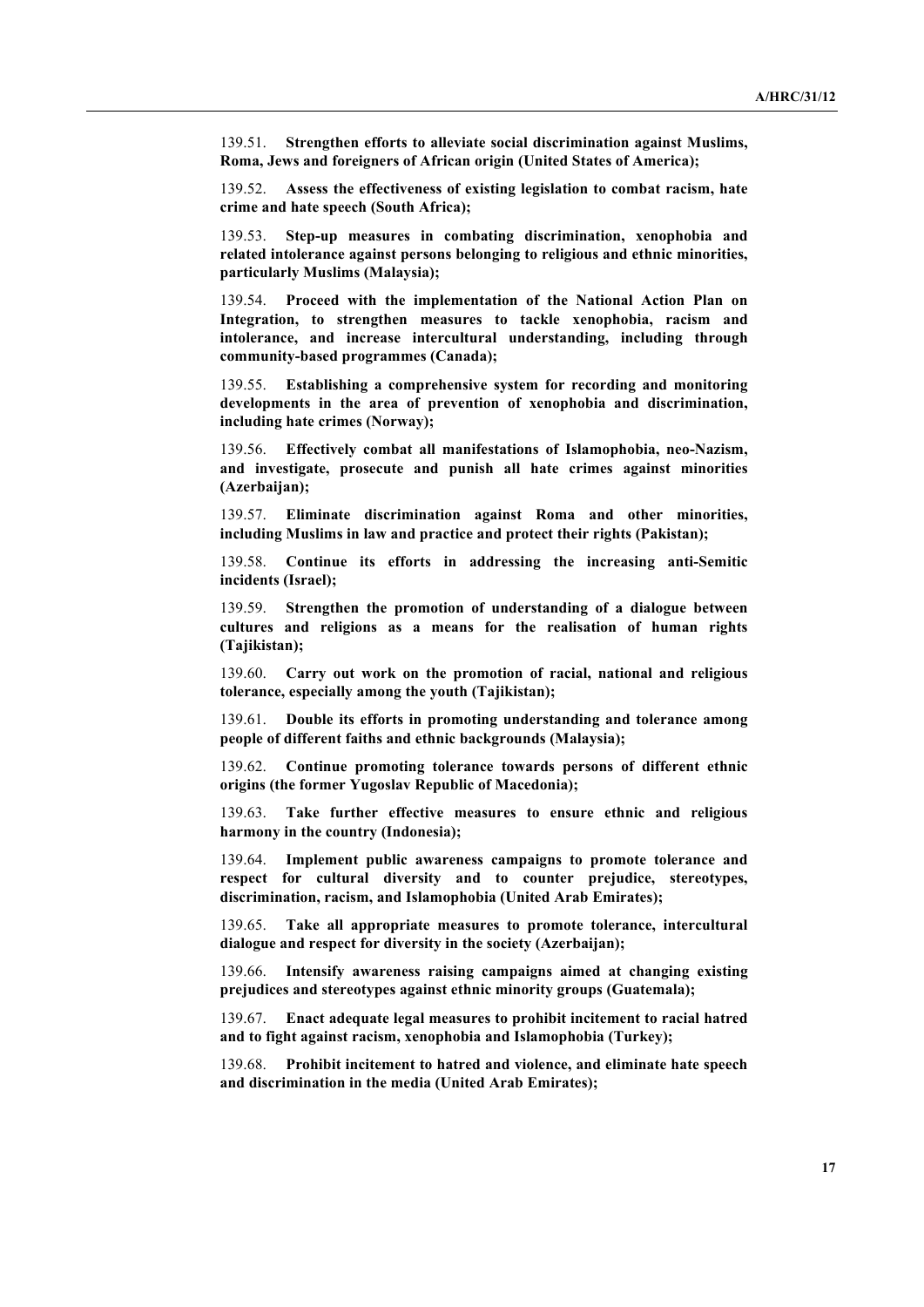139.69. **Take necessary measures to tackle hate speech carried out by politicians targeting members of minorities, migrants, asylum seekers and refugees and so on (Republic of Korea);** 

139.70. **Criminalize hate speech and incitement to hatred which leads to imminent violence (Pakistan);**

139.71. **Take all necessary measures to prohibit hate speech against asylum seekers, refugees and foreigners (Namibia);**

139.72. **Continue with efforts to counter hate speech, as well as incitement to xenophobia and discrimination for nationality or religious reasons (Mexico);**

139.73. **Take more resolute action to combat hate speech and incitement to hatred, including in the media, against members of religious and ethnic minorities (Malaysia);**

139.74. **Strengthen the current legislation regarding criminalization of incitement to hatred (Morocco);**

139.75. **Carry out in-depth investigations of actions of some politicians during their electoral campaigns and statements that incite hatred (Guatemala);**

139.76. **Prohibit incitement to hatred and undertake thorough investigations into incitement to hatred and racism in the media and bring perpetrators to justice (Bahrain);**

139.77. **Prohibit incitement to racial hatred, including take effective measures to prevent hate speech against ethnic and religious minorities during election campaigns and in the media (Uzbekistan);**

139.78. **Strengthen measures to ensure the investigation and sanctioning of hate speech against minorities, including those made in the media and during political discourse (Argentina);**

139.79. **Undertake further work as soon as possible to combat the danger of Islamophobia in society and political discourse, including the establishment and effective implementation of a national system for the recording, independent monitoring and punishment of hate crimes committed within Austria (United Kingdom of Great Britain and Northern Ireland);**

139.80. **Step up adoption of necessary amendments to its legislation and the judicial practice in order to combat more effectively extremism, xenophobia and racism (Belarus);**

139.81. **Adapt the integration measures by taking into account the current migration situation in order to prevent cases of intolerance on the grounds of religion and of ethnic belonging (Belarus);**

139.82. **Continue to provide greater human rights and anti-discrimination training to law enforcement personnel, and include measures to address racism in the National Action Plan for Integration (Australia);**

139.83. **Steps to counter negative attitudes and stereotypes towards disabled persons (India);**

139.84. **Take further action against the use of excessive force by the police (Sweden);**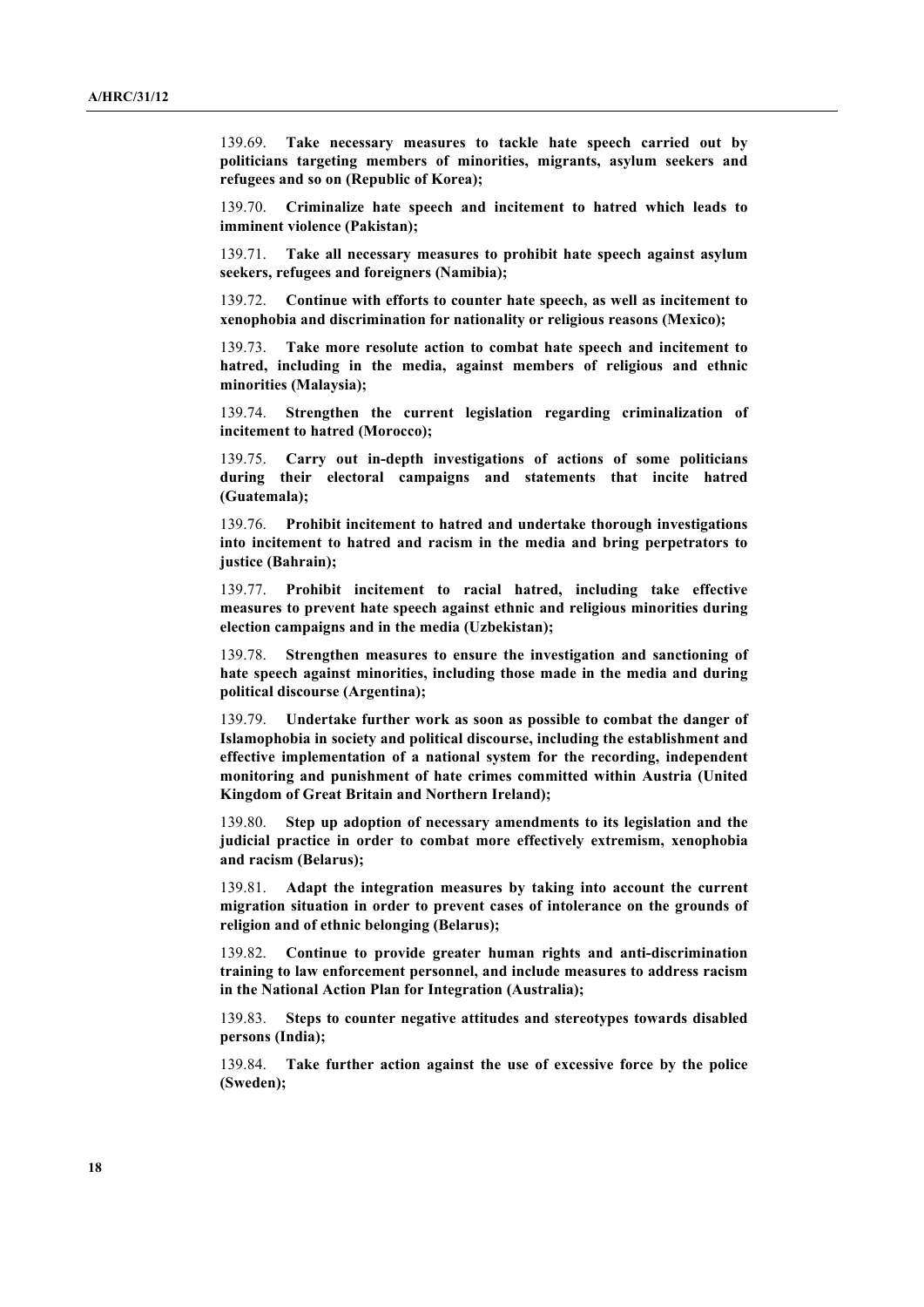139.85. **Undertake effective actions to continue the fight against violence regarding women and children in the family setting (Angola);**

139.86. **Continue to promote measures to eradicate violence against women, including domestic violence, and expand support services and psychological support for victims, taking especially into account the vulnerability of migrant women (Chile);**

139.87. **Continue combating violence against women and domestic violence, taking into account the vulnerability of migrant women and adopting new legislative measures in support of this group (Cuba);**

139.88. **Develop a comprehensive national strategy to prevent and address all forms of violence against children with a view to strengthen measures to encourage child victims to report instances of violence, abuse and neglect (Poland);**

139.89. **Take effective measures to prevent violence against women, including domestic violence (Russian Federation);**

139.90. **Implement expeditiously the law prohibiting female genital mutilation and bring the perpetrators to justice (Uganda);**

139.91. **Combat violence against women and trafficking of child victims of prostitution (Djibouti);**

139.92. **Continue to strengthen institutional mechanisms to address violence against women and children and to further ongoing efforts in the field of combating human trafficking (Sri Lanka);**

139.93. **Take further measures aimed at the protection of women and children's rights, in particular in order to raise awareness of, prevent and protect them from all forms of violence and human trafficking, including among migrants, refugees and asylum seekers (Ukraine);**

139.94. **Continue to ensure that its anti-human trafficking programmes remain victim-oriented and provide effective access to legal and psychological support to child victims of trafficking (Philippines);**

139.95. **Continue with its efforts in raising awareness and knowledge on human trafficking, including through trainings and awareness-raising measures for law enforcement organs, for judges and public prosecutors (Bhutan);**

139.96. **Continue to improve the national infrastructure to assist victims of trafficking and develop a national system for the recognition and support of child victims of trafficking (Chile);**

139.97. **Investigate incidents of human trafficking and offer full assistance to child trafficking victims (Sierra Leone);**

139.98. **Further promote protection of victims of human trafficking, including measures of more effective investigations and prosecution of perpetrators (Greece);**

139.99. **Introduction of new concrete measures to protect child victims of trafficking and minors in custody and detention (Norway);**

139.100. **Ensure that law enforcement officials conduct their duties in line with Austria's international obligations, particularly in relation to migrants, asylum seekers and minorities (Rwanda);**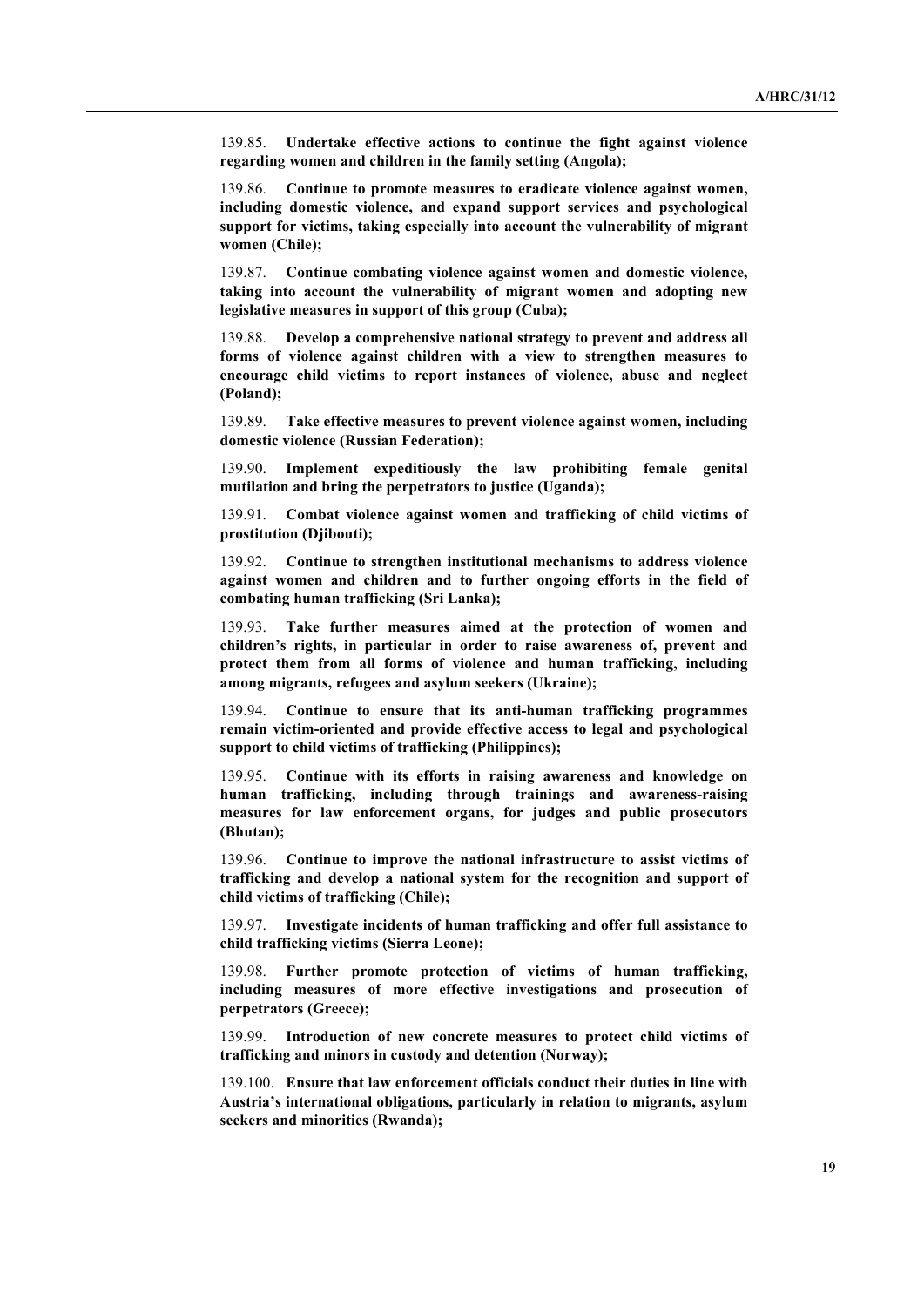139.101. **Ensure transparent and effective investigation and prosecution where appropriate of alleged human rights violations by law enforcement officials, particularly in reference to the treatment of members of minority groups (United States of America);**

139.102. **Establish a comprehensive system for recording and monitoring racist crimes committed in Austria (Iceland);** 

139.103. **Investigate all cases of ill-treatment, human rights violations committed by law-enforcement agencies and prosecute those responsible (Azerbaijan);**

139.104. **Ensure that police investigations are carried out in an impartial and non-discriminatory manner and not based on ethnic profiling (Iceland);**

139.105. **Comprehensively investigate incidents and allegations of hate crimes and xenophobic attacks and bring their perpetrators to justice (Sierra Leone);**

139.106. **Investigate all allegations of racial profiling, of the practice of unlawful detention and of searches of persons belonging to ethnic and religious minorities, and penalise strictly law enforcement officers who were engaged in such actions (Uzbekistan);**

139.107. **Bring the penitentiary system of juveniles in full compliance with the international norms and standards (Uzbekistan);**

139.108. **Consider the recommendation by the Committee on the Rights of the Child regarding the detention of minors under the age of 14 years, particularly refugee and unaccompanied children and child asylum seekers (Nicaragua);**

139.109. **Ensure the constitutionality of the new Islam Law and guarantee that its implementation safeguards the full enjoyment of the freedom of religion and belief (Turkey);**

139.110. **Undertake measures in building an equal and adequate pension system mainly for women's childcare (Albania);**

139.111. **Continue to enhance senior citizens' workforce participation, as advocated under the Federal Plan for Senior Citizens, adopted in 2012 (Australia);**

139.112. **Redouble efforts to eliminate discrimination against older people in access to financial services, which sometimes are not available or are too costly in reason of the undue use of age as a criteria (Panama)** 2 **;**

139.113. **More vigorously enhance provisions of human right education in schools (Georgia);**

139.114. **Make progress in the modifications of relevant laws to include a concept of disability in accordance with the CRPD (Argentina);**

139.115. **Continue to ensure the full implementation of the National Action Plan on Disability and strengthen coherence across laws and policies to ensure that persons with disabilities are able to lead fulfilling and productive lives (Singapore);**

<sup>2</sup> Panama articulated 'exhort' instead of 'recommend'.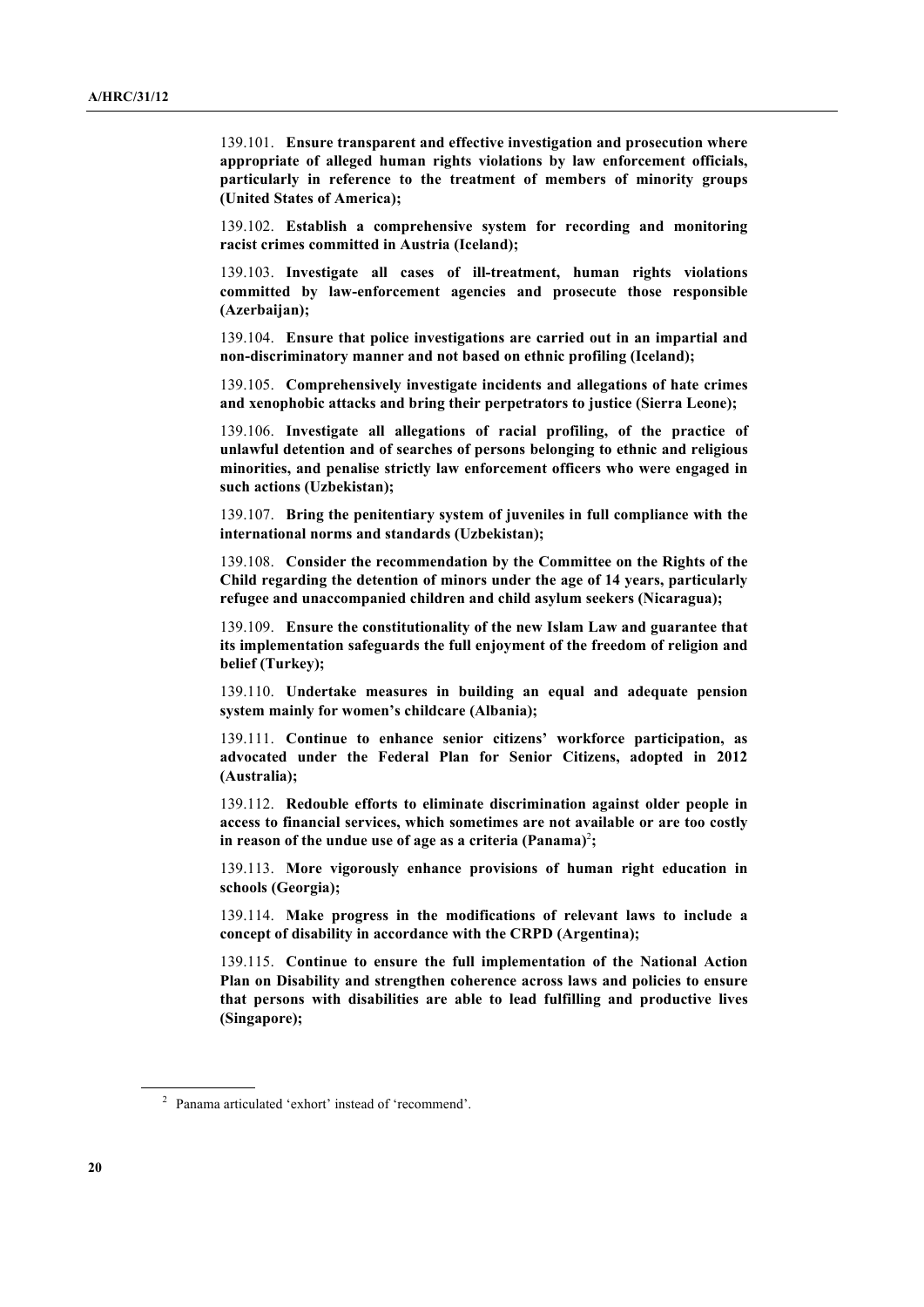139.116. **Continue its efforts to provide full access to education, labour market and public life for persons with disabilities (Holy See);**

139.117. **Continue improving accessibility for persons with disabilities in a global and inclusive manner in accordance with CRPD (Panama);**

139.118. **Consider extending additional support to linguistic and ethnic groups other than those officially recognised as ethnic minorities, with the aim to further promote diverse cultural identities and practice of multiculturalism (Serbia);**

139.119. **Continue to raise awareness to eradicate existing prejudices and stereotypes against people with migration background and foreigners (Turkey);**

139.120. **Pay a specific attention to its human rights obligations in the context of significant influx of migrants from the Middle East and Northern Africa to the country (Russian Federation);**

139.121. **Take all necessary steps to ensure that children with migration background have unhindered and equal access to education (Turkey);**

139.122. **Continue ensuring an environment conducive to the full respect and protection of the rights of refugees and asylum-seekers within the Austrian society at large (Sweden);**

139.123. **Continue working to provide asylum and refugee status to all of those persons who need it (Bolivia (Plurinational State of));**

139.124. **Ensure that camps and centers for migrants and refugees have sufficient shelter and health facilities to handle current increased numbers (United States of America);**

139.125. **Improve the situation of asylum seekers and guarantee their rights to an adequate standard of living and remedy their housing conditions (Albania);**

139.126. **Make every effort to guarantee the right to seek asylum and to provide adequate housing for refugees (Holy See);**

139.127. **Ensure adequate living conditions for migrants, refuges and asylum seekers for the effective promotion and protection of their rights (Ecuador);**

139.128. **Provide proper assistance for the increasing number of unaccompanied minor refugees during their initial reception in Austria (Brazil);**

139.129. **Put forward further efforts to guarantee the rights of asylum seekers, migrants and refugees with a view to delivering an adequate standard of living and access to affordable public services (Republic of Korea);**

139.130. **Take effective measures to increase its official development assistance to achieve the internationally agreed target of 0.7 per cent of its gross domestic product as expeditiously as possible (Uganda);**

139.131. **Bring official development assistance up to the internationally committed 0.7% of GNI (Bangladesh);**

139.132. **Increase the level of its official development aid to achieve the internationally set level of 0.7 percent of GDP (Senegal);**

139.133. **Increase the ODA to 0.7 percent of the GNI, as agreed internationally, to strengthen the developing countries against poverty and to achieve development (China);**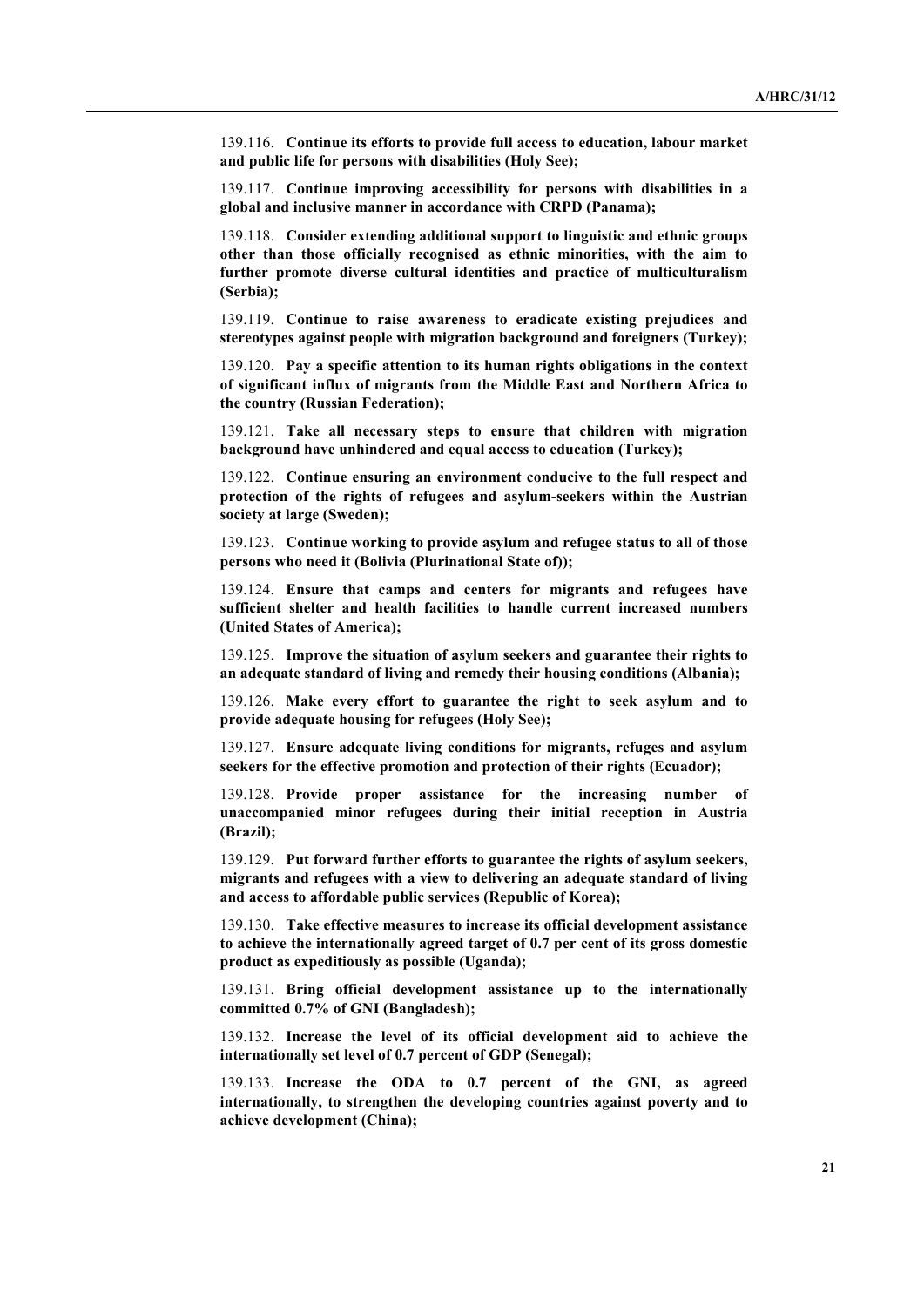139.134. **Continue and strengthen Austria's Aid programmes and projects to improve the conditions of people in developing countries (Bhutan);**

139.135. **Adopt a human-rights approach when designing projects under the Austrian Development Cooperation (Trinidad and Tobago).**

140. **The recommendations below did not enjoy the support of Austria and would thus be noted:**

- 140.1. **Ratify the ICRMW (Sudan);**
- 140.2. **Ratify the ICRMW (Azerbaijan);**
- 140.3. **Ratify the ICRMW (Egypt);**
- 140.4. **Ratify the ICRMW (Honduras);**
- 140.5. **Ratify the ICRMW (Senegal);**
- 140.6. **Ratify the ICRMW (Indonesia);**
- 140.7. **Ratification of the ICRMW (Bosnia and Herzegovina);**
- 140.8. **Sign and ratify ICRMW (Turkey), (Mexico);**
- 140.9. **Consider ratifying the ICRMW (Timor-Leste);**
- 140.10. **Consider ratifying the ICRMW (Bangladesh);**
- 140.11. **Consider acceding to the ICRMW (Sri Lanka);**
- 140.12. **Consider the ratification of the ICRMW (Bolivia (Plurinational State of));**

140.13. **Ratify the ICRMW and undertake the necessary steps towards realising the effective protection of migrant workers and members of their families (Bahrain);**

140.14. **Take concrete steps towards accession to the ICRMW and ILO Convention 189 (Philippines);**

140.15. **Include all the rights protected under CRC, particularly social and cultural rights, in the Federal Constitutional Law on the Rights of Children (Poland);**

140.16. **Reintroduce the possibility of dual citizenship (Turkey);**

140.17. **Strengthen the legislative framework to better support migrants and migrant workers, particularly through the ratification of the ICRMW (Algeria);**

140.18. **Bring its Ombudsman Board into compliance with the Paris Principles (Malaysia);**

140.19. **Increase financial support for the Slovenian minority in the provinces of Carinthia and in Styria to the 1995 level in real terms, as previously recommended (Slovenia);**<sup>3</sup>

140.20. **Abolish the quota requirement for family reunification (Turkey);** 

<sup>&</sup>lt;sup>3</sup> The recommendation as read: Reiterate our previous recommendation no. 93.53.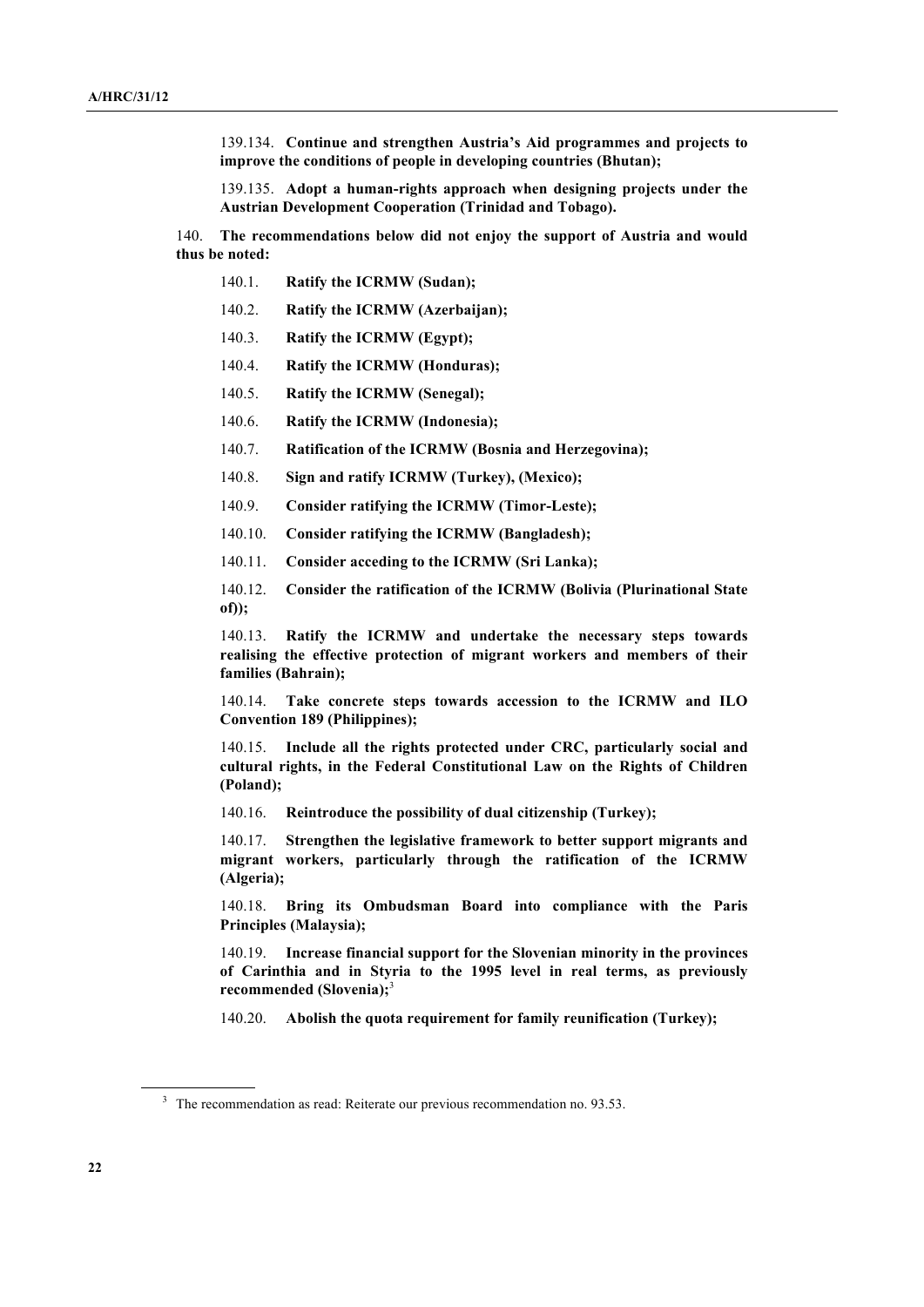140.21. **Abolish the quota system requirement in relation to family reunification (Egypt);**

140.22. **Consider issuing, upon request, provisional work permits in favor of asylum seekers (Brazil);**

140.23. **Reconsider the concession of refugee centers to private businesses taking into account the impact such a policy has on the right to access to justice, as well as the practical consequences of the financial incentives that this creates (Mexico).**

141**. The following recommendations will be examined by Austria which will provide responses in due time, but no later than the 31st session of the Human Rights Council in March 2016:**

141.1. **Consider ratifying the OP- ICESCR and the third Optional Protocol of the Convention on the Rights of the Child (Ghana);**

141.2. **Sign and ratify the OP-ICESCR, as previously recommended (Portugal);**

141.3. **Ratify the OP-ICESCR and accept the competence of the Committee as regards the inquiry procedure and inter-State communications (Finland);**

141.4. **Ratify the OP-ICESCR (Slovakia), (Uruguay), (Montenegro);**

141.5. **Sign and ratify the OP-ICESCR (Italy);**

141.6. **Ratify the OP-ICESCR, accede to the inquiry procedure and Inter-State communications, and ratify the OP-CRC-IC (France);**

141.7. **Take steps to ratify the OP-CRC-IC (Slovakia);**

141.8. **Ratify OP-CRC-IC (Uruguay);**

141.9. **Ratify OP-ICESCR and OP-CRC-IC (Spain);**

141.10. **Ratify the Third Optional Protocol to the CRC on Communication Procedures (Montenegro);**

141.11. **The swift ratification of the OP-CRC-IC (Portugal);**

141.12. **Ratify the Convention against Discrimination in Education (Trinidad and Tobago);**

141.13. **Withdraw reservations from ICCPR, ICERD and CAT (Pakistan);**

141.14. **Withdraw reservations to the ICCPR, the CERD and the CAT (Hungary);**

141.15. **Withdraw its reservations on ICCPR, ICERD and CAT as this reservation undermines their key objectives (South Africa);**

141.16. **Withdraw the reservations made to CAT, ICCPR and ICERD (Spain);**

141.17. **Withdraw its reservations to the CAT (Netherlands);**

141.18. **Harmonize anti-discrimination laws by broadening their application scope so as to include the grounds of religion, belief, age and sexual orientation (Belgium);**

141.19. **Harmonise anti- discrimination laws and broaden their scope to include as grounds religion, age and sexual orientation (Uruguay);**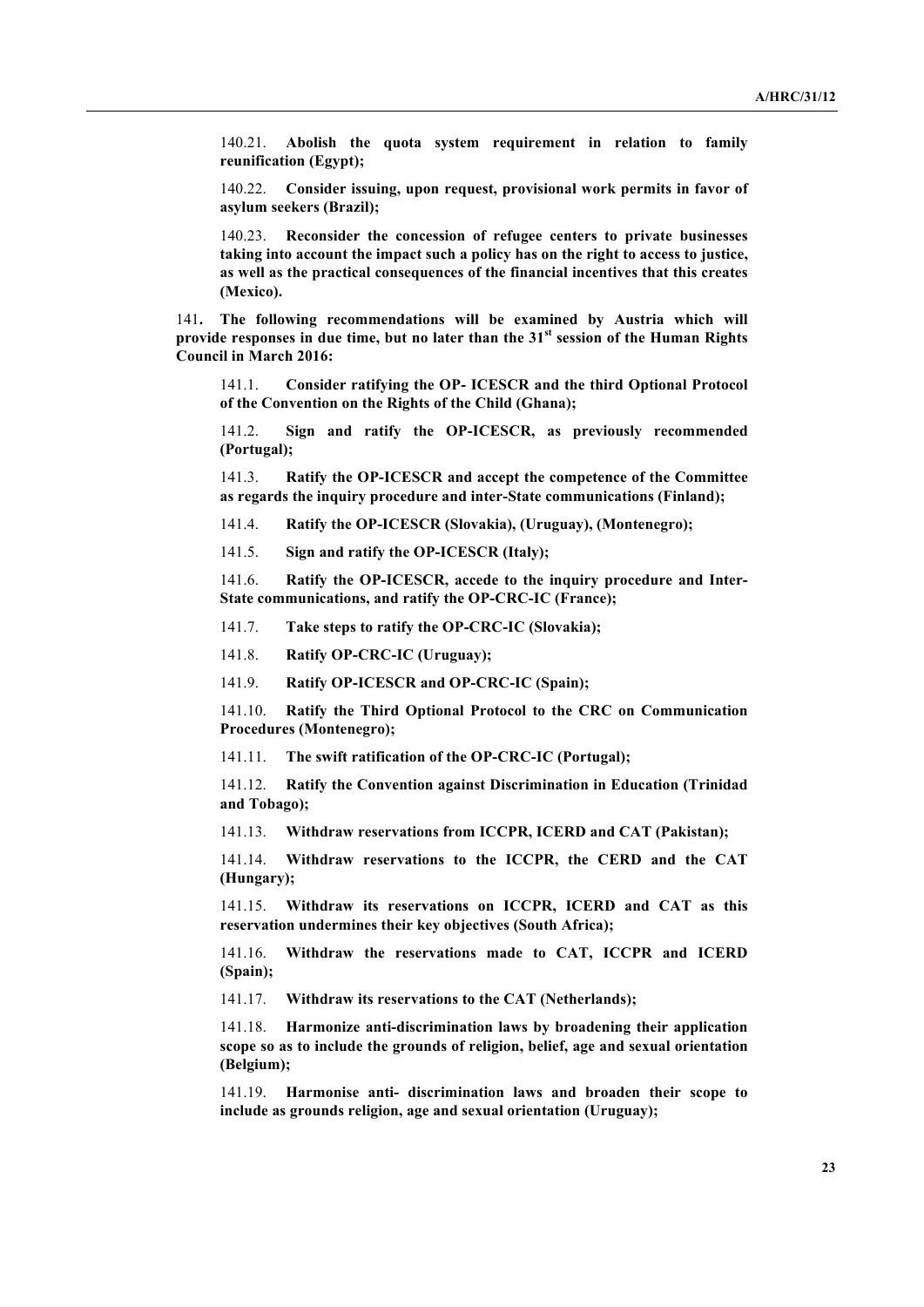141.20. **Review and harmonize the existing anti-discrimination laws in order to ensure effective and comprehensive protection against all forms of discrimination in law and in practice (Czech Republic);**

141.21. **Take further action to harmonize anti-discrimination laws to ensure equal protection on all grounds of discrimination in all spheres of life (Namibia);**

141.22. **Harmonize the Austrian legislation on combating all forms of discrimination with international instruments in this area (Ecuador);**

141.23. **Revise and harmonize its anti-discrimination laws to ensure effective protection against all forms of discrimination (Finland);**

141.24. **An early harmonization of anti-discrimination legislation along with adequate action to address racism, xenophobia and related intolerance against migrant communities and ethnic minorities including the Roma community (India);**

141.25. **Make progress in harmonizing its legislation on the rights of women, non-discrimination and gender equality (Honduras);**

141.26. **Promote incorporating into the national legislation of all the rights protected under the international conventions and covenants, in particular economic, social and cultural rights (Ukraine);**

141.27. **Ensure that the appointment of its Ombudsman Board's members is in compliance with the Paris Principles (India);**

141.28. **Adopt specific measures at the legislative and policy levels to ensure the full inclusion of children from minorities, asylum-seekers and migrant backgrounds, and boys and girls with disabilities in its educational system (Honduras);**

141.29. **Put in place specific human rights training and education programmes in the different education cycles (Morocco);**

141.30. **Ensure that everyone enjoys the same protection against all forms of discrimination, in all circumstances (Switzerland);**

141.31. **Continue efforts in promoting gender equality including ensuring equal pension entitlements for women (Malaysia);**

141.32. **Ensure equal protection from all forms of discrimination, including by extending the scope of anti-discrimination regulations, by including the grounds of religion and belief, age and gender identity (Bulgaria);**

141.33. **Increase measures to combat discrimination in all forms (Rwanda);**

141.34. **Intensify efforts to combat discrimination on all grounds, including age, religion and sexual orientation (Canada);**

141.35. **Scale up its efforts to ensure equal protection against all forms of discrimination (Trinidad and Tobago);**

141.36. **Ensure equal protection from all forms of discrimination, including by harmonizing and extending the scope of anti-discrimination laws to include the grounds of religion and belief, age and sexual orientation (Germany);**

141.37. **Further pursue its efforts to establish equal conditions for the participation of men and women in the labour market, including by enhancing**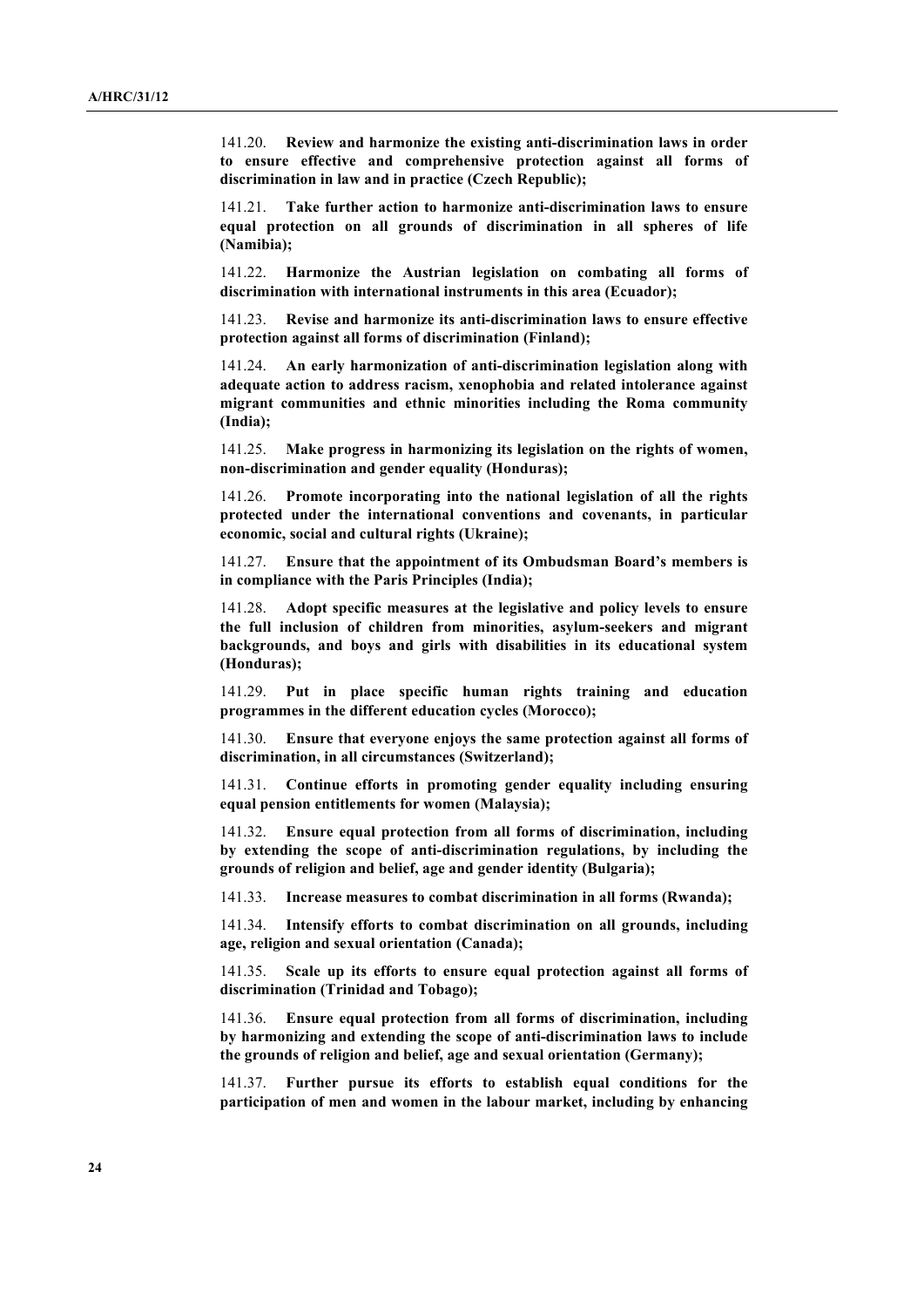**the availability of affordable full-day childcare centres and introducing legal entitlements for these services (Denmark);**

141.38. **Adopt a national plan of action against racism (Algeria);**

141.39. **Adopt a national action plan against racism (Botswana);**

141.40. **Develop a comprehensive national action plan on combating racism and discrimination (Uzbekistan);**

141.41. **Adopt a national action plan against racism in accordance with the Durban Declaration and Programme for Action, and ensure that racism and hate speech, including in the context of elections and politics, are appropriately and explicitly criminalized and penalized (Egypt);**

141.42. **Consider adopting a national action plan against racism, xenophobia and related intolerance (Italy);**

141.43. **Combat all forms of racism by adopting a national action plan against racism (Djibouti);**

141.44. **Work towards establishing and adopting a national strategy aimed at combating all forms of racism and xenophobia (Bahrain);** 

141.45. **Harmonize anti-discrimination laws (Bahrain);**

141.46. **End discrimination in law and practice against religious and ethnic minorities, in particular against Muslims and ensure full protection of their rights (Iran (Islamic Republic of));**

141.47. **Prevent candidates from promoting racial discrimination (Guatemala);**

141.48. **Improve the investigation of alleged human rights violations by law enforcement officials, including by establishing an independent mechanism to investigate such allegations, with the power to order disciplinary proceedings and refer cases directly to the judicial authorities (Iran (Islamic Republic of));**

141.49. **Prosecute perpetrators of hate crimes and xenophobic acts and prevent misuse of Information and Communication Technologies for this purpose (Pakistan);**

141.50. **Ensure independent and effective investigation and prosecution of all cases of alleged human rights violations by law enforcement officials (Czech Republic);**

141.51. **Revise the draft State Protection Act so that it contains robust safeguards with respect to the full enjoyment of the right to privacy and other human rights in compliance with international human rights law (Czech Republic);**

141.52. **Provide protection for the family as the natural and fundamental unit of the society (Egypt);**

141.53. **Adjust regulation so that same-sex partners enjoy the same rights as other married couples as recommended in the report of the European Commission against Racism and Intolerance published on 13 October 2015 (Denmark);**

141.54. **Ensure the equal rights of people by legally recognizing same-sex marriage (Iceland);**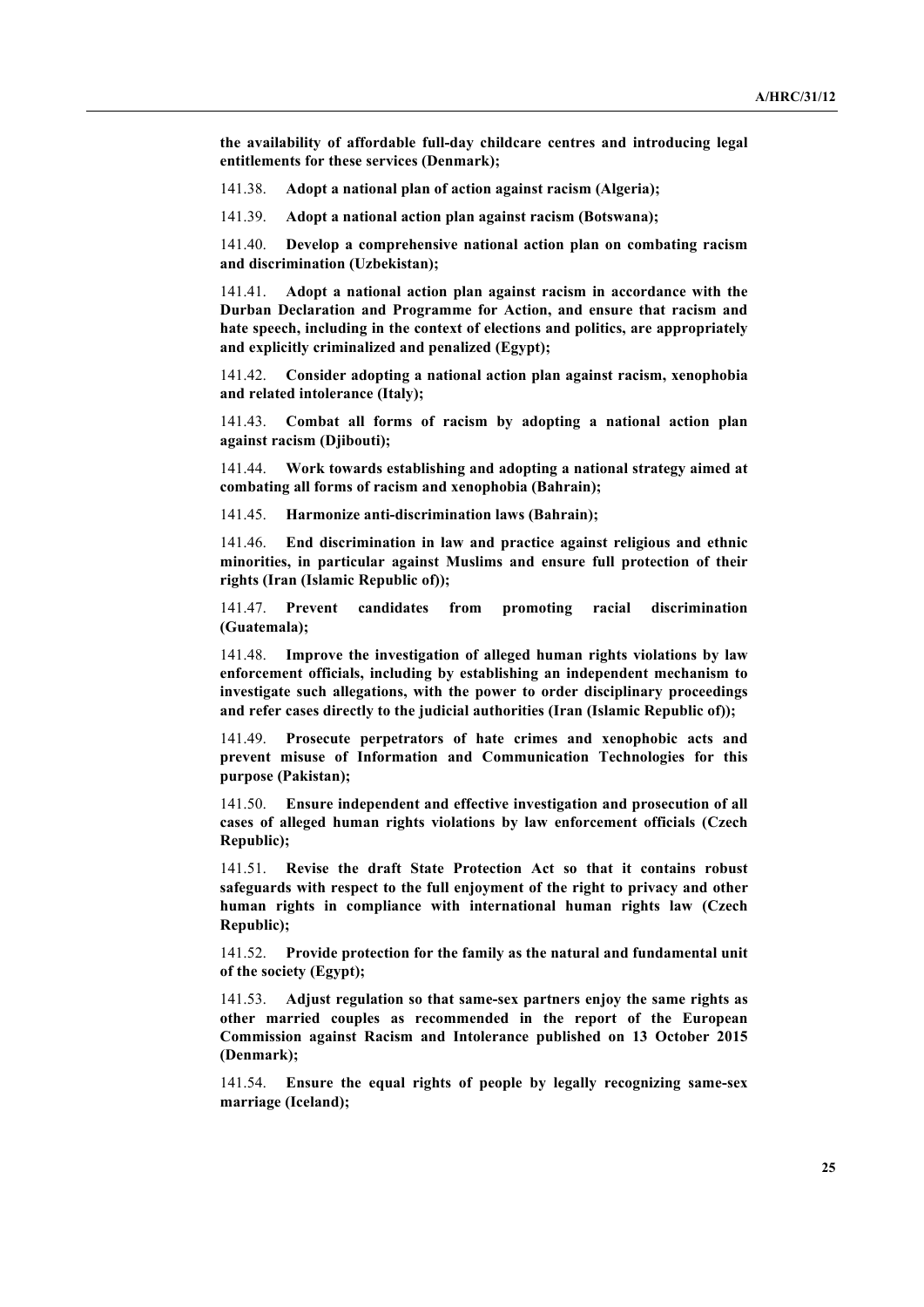141.55. **Abolish all legal inequalities between registered same-sex partnership and marriage (Ireland);**

141.56. **Ensure further equality by allowing same-sex couples the right to marriage according to international standards (Netherlands);**

141.57. **Amend the legal status of same-sex partnerships to ensure full equality in the eyes of the law (United Kingdom of Great Britain and Northern Ireland);**

141.58. **Ensure the freedom of religious minorities, in particular Muslims, in exercising their religious practices, and respect their right to choose the language of their own, used in their religious scripts and also respect their right to financial supports and services provided by their brothers of faith from other countries (Libya);**

141.59. **Ensure the establishment of an inclusive education system (Israel);**

141.60. **Regarding persons with disabilities replace the substituted decisionmaking system with a supported decision-making one (Israel);**

141.61. **Ensure that people with severe mental disorders and/or in poor health, especially those whose state of health are at risk of further deterioration due to their incarceration, are not imprisoned (France);**

141.62. **Provide increased support for minorities (Japan);**

141.63. **Legally regulate the protection of the Slovenian minority in Styria in line with international legal commitments undertaken by Austria and adopt and implement concrete solutions to benefit the Slovenia minority in Styria, such as increasing the teaching of Slovenian language in Styrian public and high schools (Slovenia);**

141.64. **Invest further efforts in political empowerment of representatives of minority communities with a view to encourage their meaningful participation in political processes in local, regional and national level, and thus provide for their better integration in the society (Serbia);**

141.65. **Prevent further closing of bilingual public schools in Carinthia and take additional measures to improve the quality of bilingual education (Slovenia);**

141.66. **Create specific protection institutions that provide a voice and protection for the integration and development of refugees and asylum seekers (Costa Rica);**

141.67. **Strengthen programmes providing equal access to health, education and social services for migrants and asylum seekers and their children (Philippines);**

141.68. **Protect rights of migrants, asylum seekers and refugees in accordance with international human rights standards with the view to combat discrimination against them (Pakistan);**

141.69. **Take further steps to promote integration of asylum seekers, migrants and refugees and their participation in political, cultural and economic life, including by increasing their access to affordable health-care services and to the employment market (State of Palestine);**

141.70. **Strengthen oversight over Austrian companies operating abroad with regard to any negative impact of their activities on the enjoyment of human**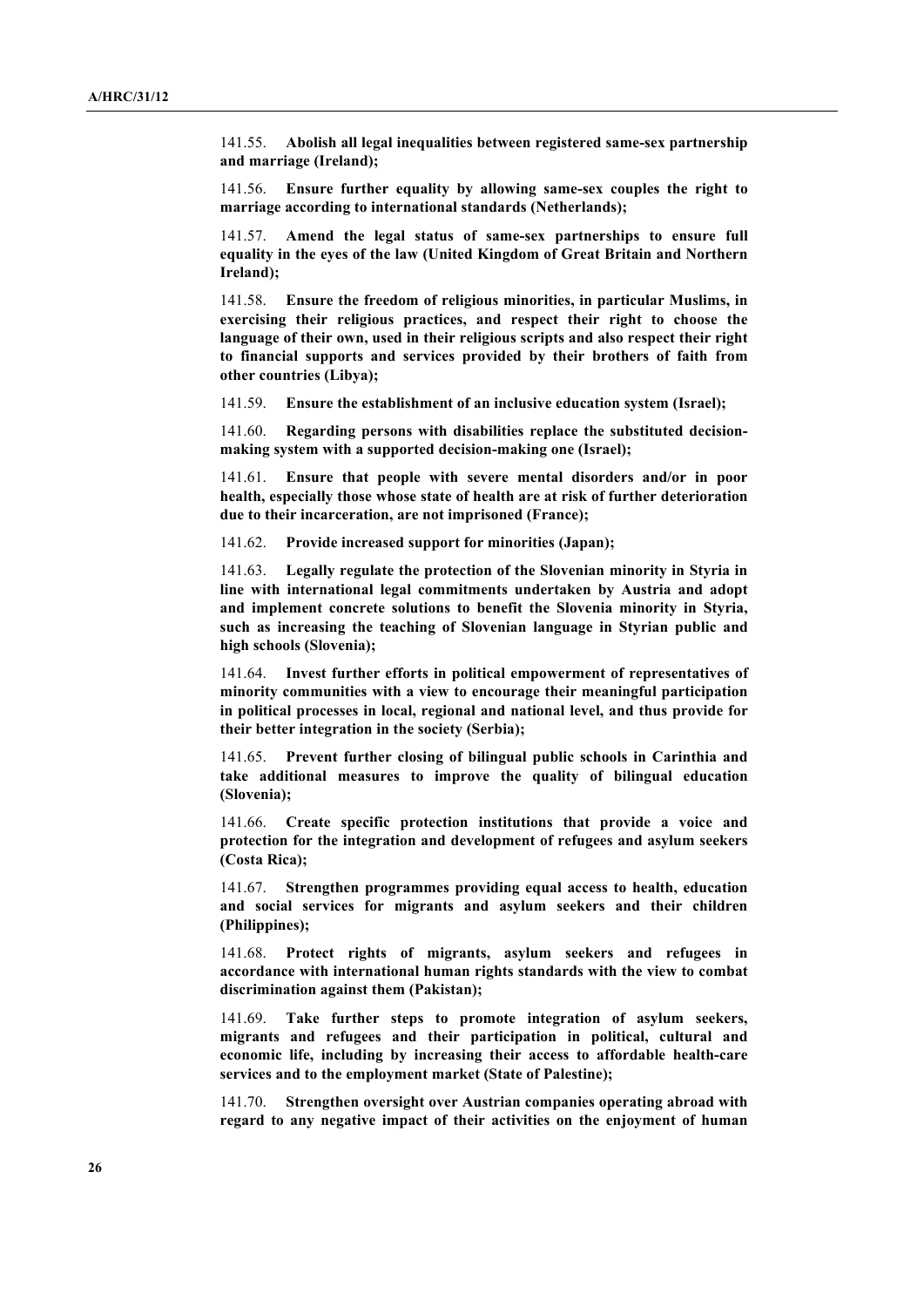**rights, particularly in conflict areas, where there are heightened risks of human rights abuses (State of Palestine);**

141.71. **Set up an effective statistical data collection system, including with regards to complaints, investigations, proceedings, sentences and reparations related to cases of ill-treatment by law enforcement officials, in order to fully implement the CAT and its Optional Protocol (Belgium).**

142. **All conclusions and/or recommendations contained in the present report reflect the position of the submitting State(s) and/or the State under review. They should not be construed as endorsed by the Working Group as a whole.**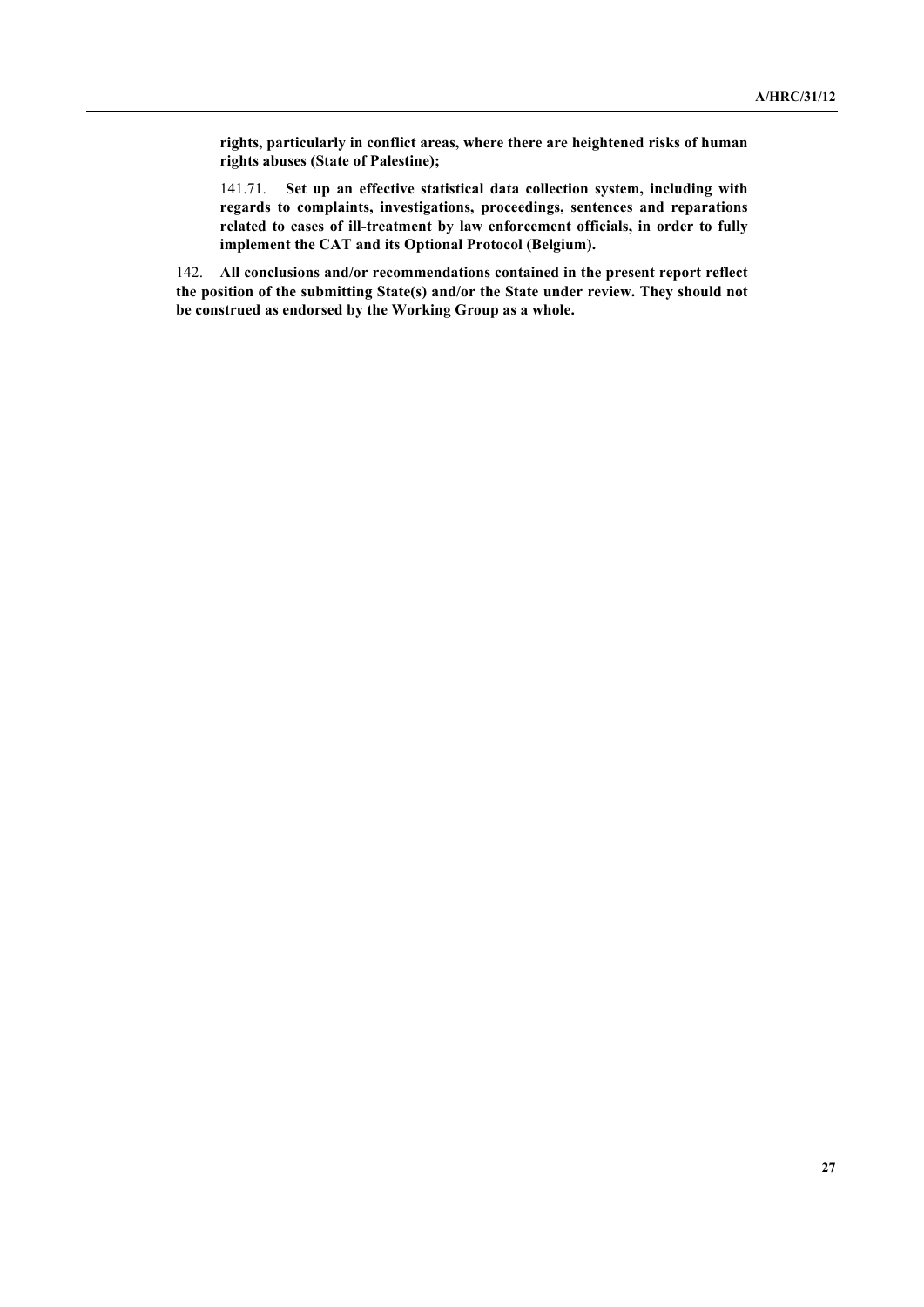# **Annex**

#### **Composition of the delegation**

The delegation of Austria was headed by the Federal Minister of Justice, Mr. Wolfgang Brandstetter and composed of the following members:

- H.E. Mr. Thomas Hajnoczi, Deputy Head of Delegation, Ambassador and Permanent Representative of Austria to the UN Office in Geneva:
- Ms. Karoline Edtstadler, Cabinet of the Minister of Justice, Vienna;
- Ms. Katharina Holzinger, Cabinet of the Minister of Justice, Vienna;
- H.E. Mr. Helmut Tichy, Ambassador, Federal Ministry for Europe, Integration and Foreign Affairs, Vienna;
- Mr. Christian Pilnacek, Ministry of Justice;
- Mr. Gerhard Aigner, Federal Ministry of Health;
- Mr. Michael Girardi, Federal Ministry for Europe, Integration and Foreign Affairs;
- Mr. Max Rubisch, Federal Ministry of Labour, Social Affairs and Consumer Protection;
- Ms. Jacqueline Niavarani, Federal Ministry of Education and Women's Affairs;
- Mr. Christian Ruhs, Federal Ministry of Education and Women's Affairs;
- Mr. Ewald Filler, Federal Ministry for Family and Youth;
- Ms. Brigitte Ohms, Federal Chancellery, Constitutional Service;
- Ms. Eva-Maria Fehringer, Federal Ministry of Labour, Social Affairs and Consumer Protection;
- Mr. Michael Fruhmann, Federal Ministry of Justice;
- Ms. Martina Klein, Federal Ministry of Justice;
- Ms. Linda Mittnik, Federal Ministry of Justice;
- Mr. Walter Ruscher, Federal Ministry of the Interior;
- Mr. Albert Grasel, Federal Ministry of the Interior;
- Ms. Eva Pfleger, Federal Ministry of the Interior;
- Ms. Eva Schöfer, Federal Ministry for Europe, Integration and Foreign Affairs;
- Mr. Manfred Nowak, Ludwig Boltzmann Institute for Human Rights;
- Mr. Karl Prummer, Minister plenipotentiary, Deputy Permanent Representative of Austria to the UN Office in Geneva;
- Mr. Michael Pfeifer, Attaché, Permanent Mission of Austria in Geneva;
- Mr. Yannis Fotakis, Attaché, Permanent Mission of Austria in Geneva;
- Ms. Miriam Baghdady, Permanent Mission of Austria in Geneva.

Interpreters:

• Ms. Roswitha Ginglas-Poulet, freelance translator;